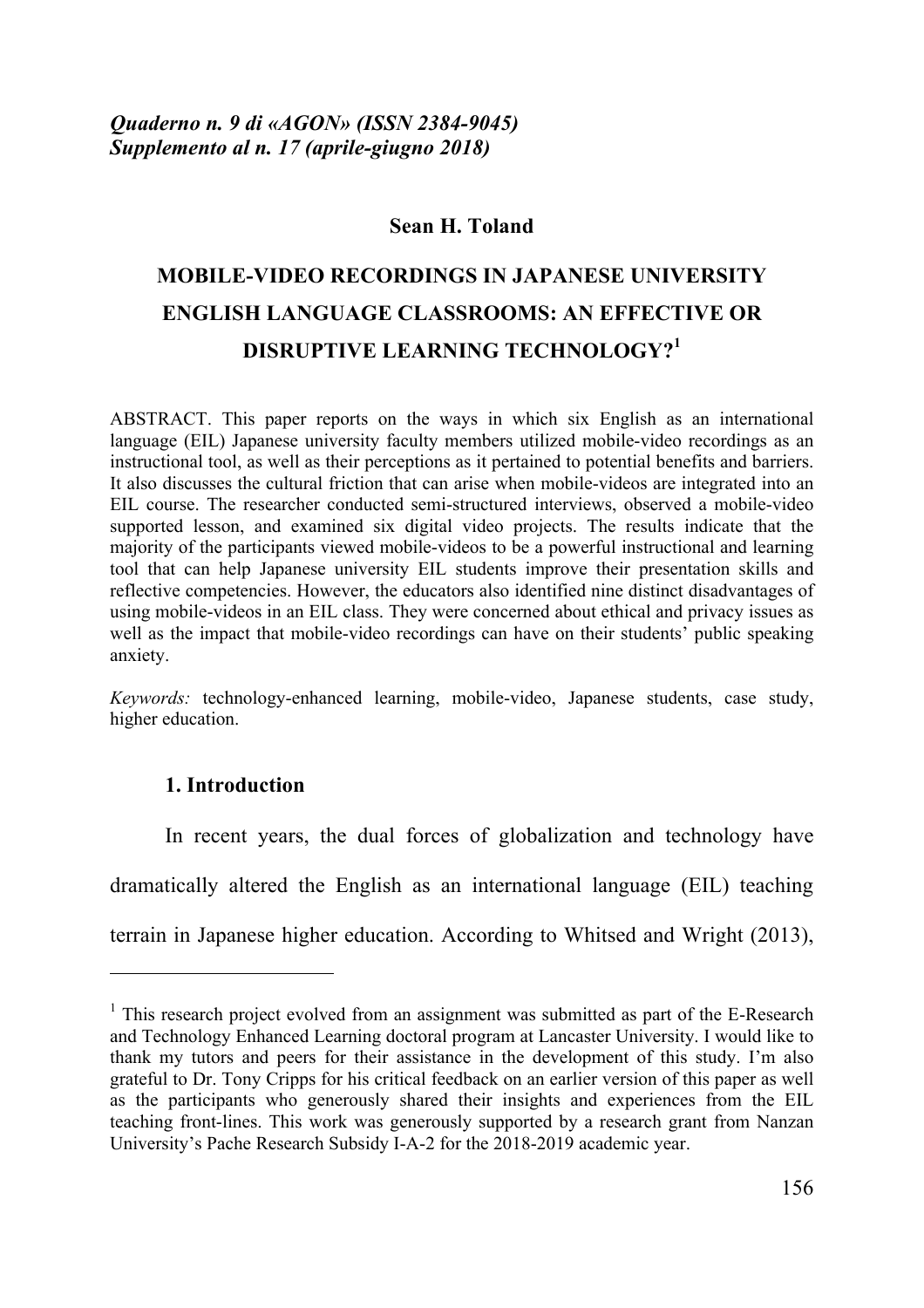there is now a strong emphasis on 'global competence', 'intercultural communication' and 'internationalisation' within the tertiary sector. An examination of a typical Japanese post-secondary private institution's website (i.e., Ritsumeikan University, 2018) certainly seems to confirm this finding as it reveals photos of studious foreign students liberally sprinkled throughout the site as well as a carefully-worded mission statement trumpeting the importance of globalization and the need for graduates to become 'global citizens'. Nowadays, EIL instructors are expected to harness  $21<sup>st</sup>$  century learners' critical thinking abilities, presentation skills, and digital literacies in addition to their traditional teaching duties.

In many ways, teaching English to Japanese university students is analogous to that of a coach who works with elite athletes. Most people would agree that becoming fluent in a foreign language and performing at a high level in a sporting event are two things that require a tremendous amount of time, dedication, focus, and guidance. Another similarity is that an increasing number of EIL educators and coaches are integrating technology into their professional practice to bring out the best performance results of their students and athletes. A case in point from the world of sports concerns the 2018 United States bobsled and skeleton teams who use iPads and Hudl Technique, an application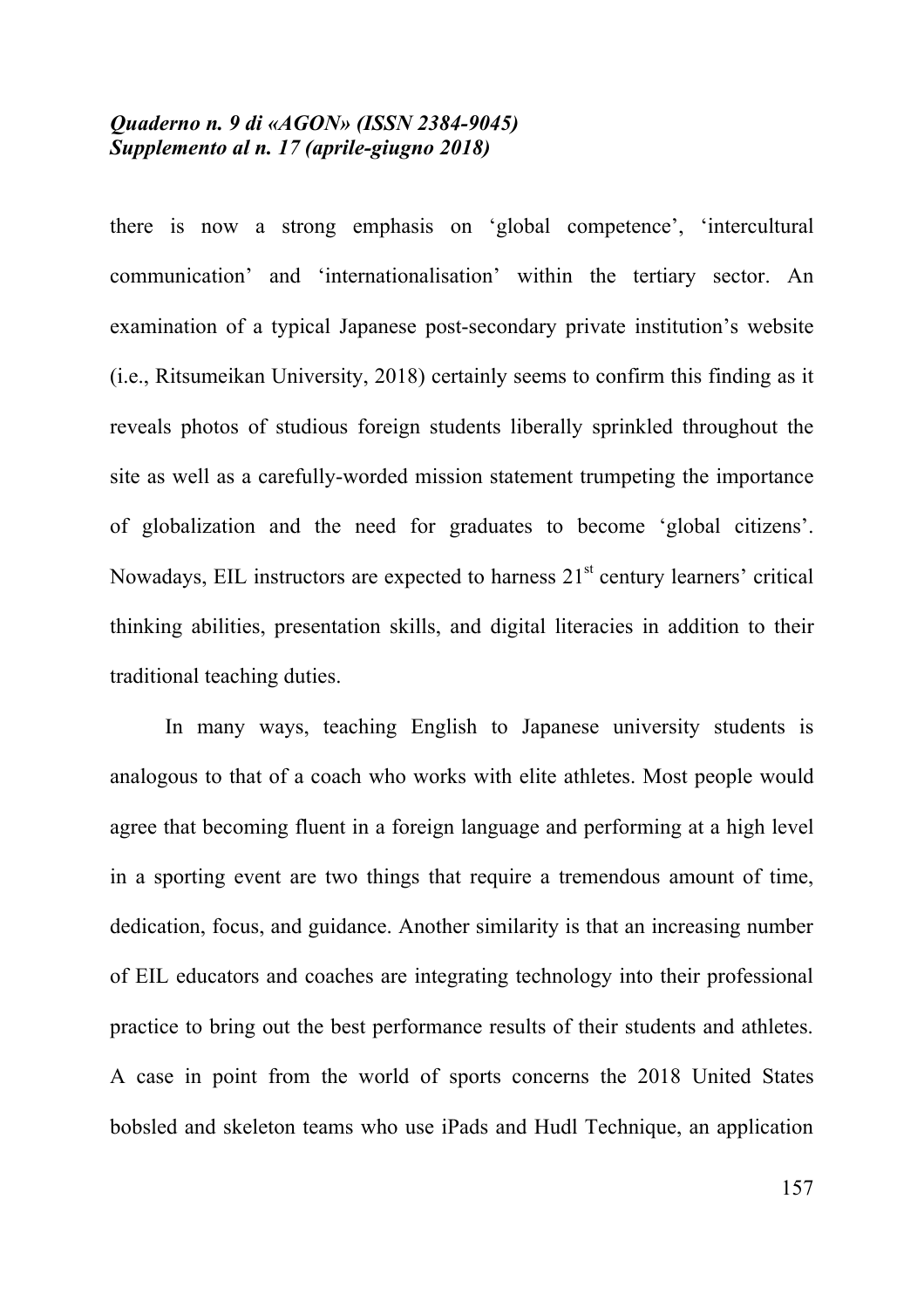that provides instantaneous video analysis and feedback, to get a competitive edge (Hudl Technique, 2014; United States Olympic Committee, 2018). Coach Tuffy Latour claimed that the integration of this app has not only enriched his athletes' training sessions, it has also taken coaching from the "dark ages of using a video camera, computer and hours of downloading video to a simple-touse technology" (Hendry, 2014, para. 4). Clearly, this professional coach appears to view mobile-videos as an indispensable part of his team's training and development.

This sentiment reverberates with a growing number of EIL teachers who perceive mobile devices to be not only a highly valuable instructional tool, but indeed an essential one in today's technologically-infused globalized world. In the Japanese higher education context, EIL instructors have incorporated mobile devices into their courses to enhance students' reading comprehension (Milliner, 2017), vocabulary (Barr, 2016), learner autonomy (Leis, Tohei, & Cooke, 2018) as well as to foster collaborative and blended learning (Ilic, 2015; McCarty, Obari, & Sato, 2017). Other researchers from Japan have examined the impact that mobile-video recordings have on learners' communicative abilities (Gromik, 2012), self- and peer assessments (Miles, 2014), digital storytelling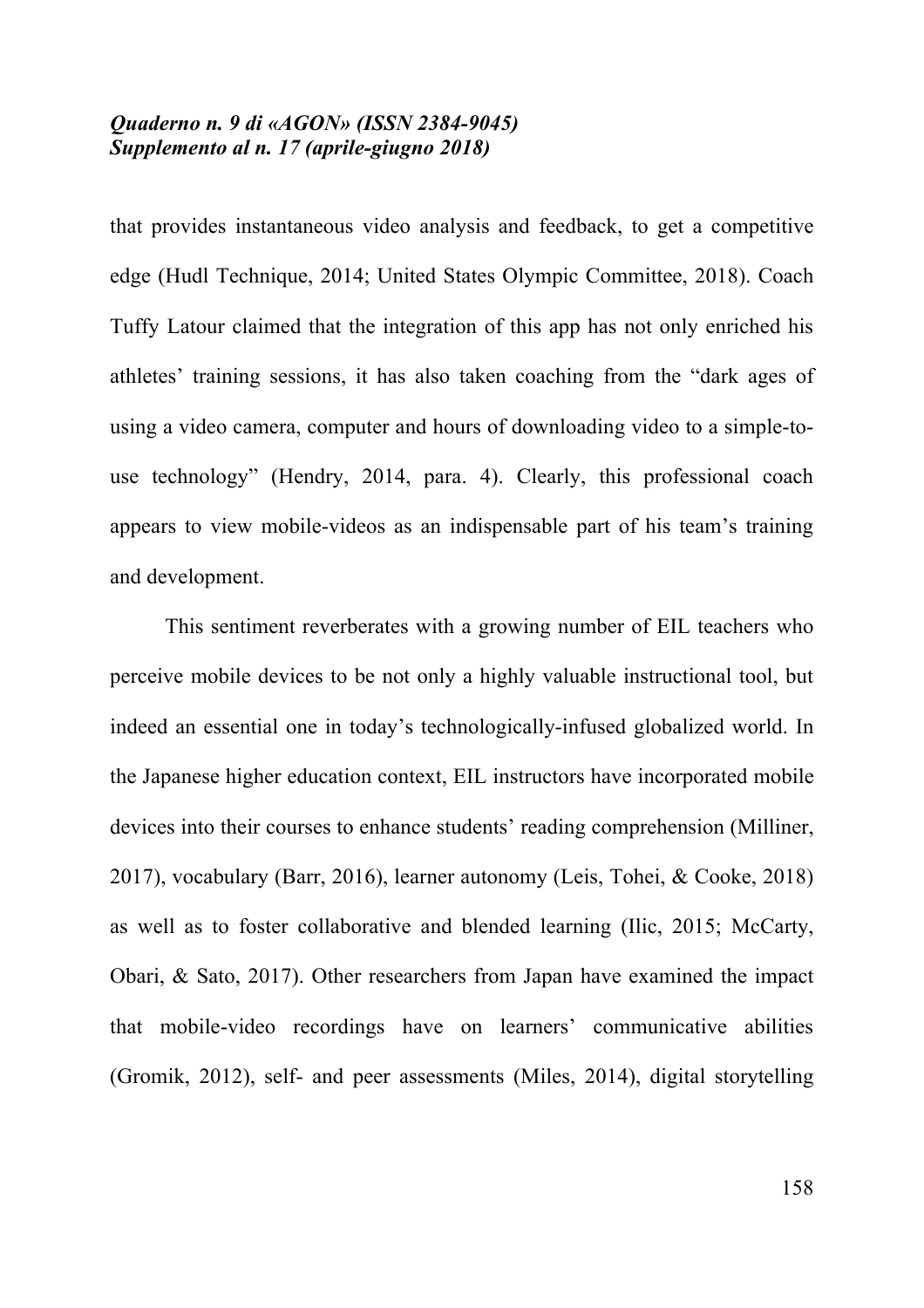skills (Gromik, 2015), and presentation performances (Toland & Mills, in press).

At the other end of the technology-enhanced learning spectrum, there is a sizable segment of the EIL teaching population who are adamantly opposed to the idea of allowing students to utilize mobile devices, especially the video record function, during lessons. Undoubtedly, there are some teachers who can vividly recall the high level of stress they experienced during their pre-service practicums or first lessons at a new school when a video recording was used as an evaluative mechanism versus a professional development resource. Others might feel handcuffed by ethical issues (Liu, 2012), cultural concerns (Ezzi, Teal, & Izzo, 2014), technological difficulties (Burston, 2014) and the belief that incorporating a mobile device into a class is an open invitation for students to engage in off-task behaviors (Wood et al., 2012). Finally, there are instructors who believe that time and curricular constraints, as well as a lack of support from their university administrators (Humphries & Burns, 2015), make it impossible to introduce technology-enhanced teaching initiatives into their professional practice.

Without question, there are a number of thorny issues that EIL teachers must address before they can effectively interweave mobile technology into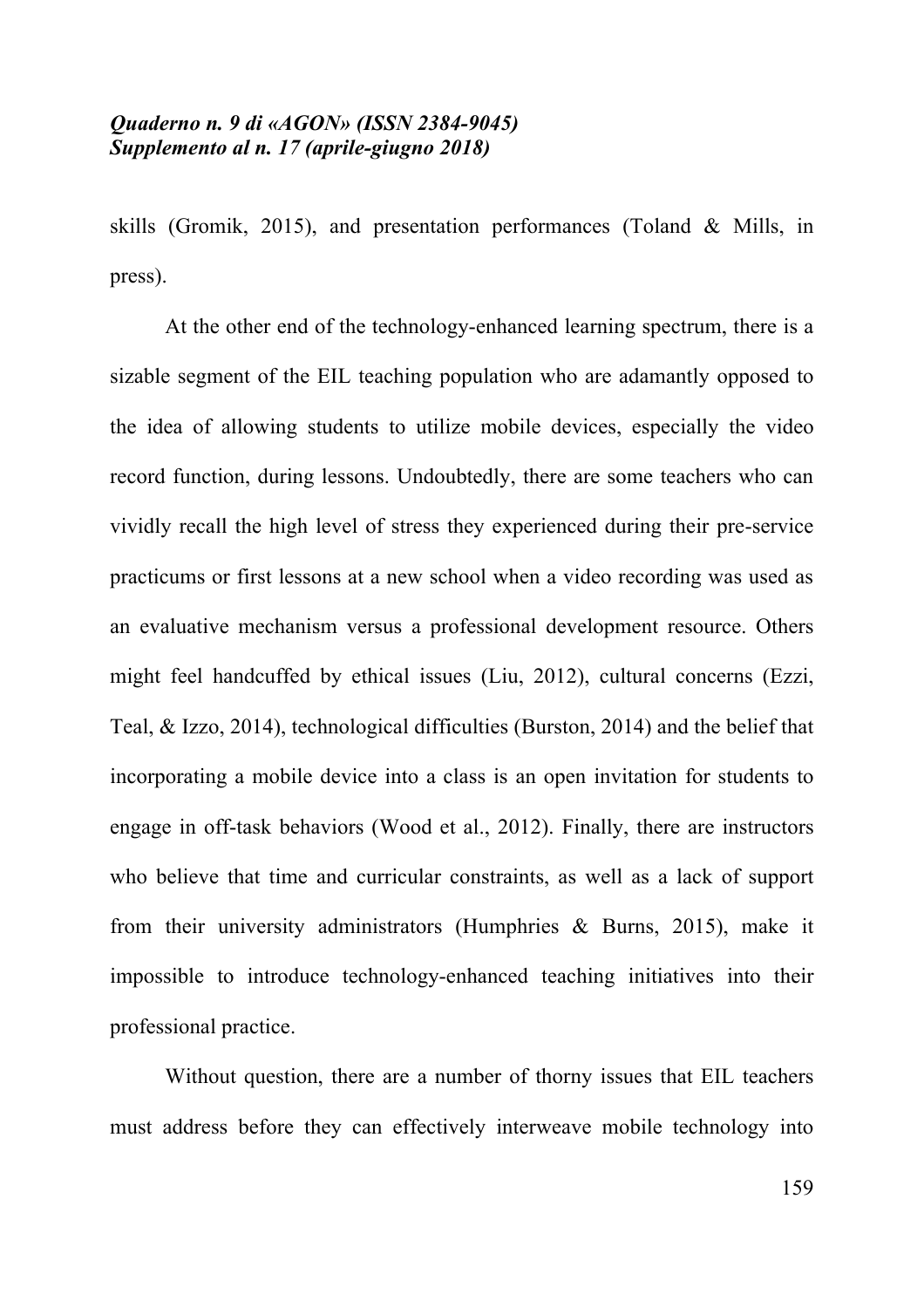their lessons. Nowadays, it is essential that  $21<sup>st</sup>$  century English language learners are taught digital literacies together with more traditional communicative skills (Pegrum, 2016). The ubiquitous and pervasive nature of mobile devices (Viberg & Grönlund, 2017) in conjunction with the fact that almost anyone can create a high quality audio-visual recording (Jordan, 2012) has opened up an exciting new array of teaching and learning opportunities.

## **2. Purpose of the Study**

The purpose of this research investigation was to examine the ways in which six EIL educators utilized mobile-video recordings as an instructional tool, as well as their perceptions as it pertained to potential benefits and barriers. In addition, the researcher explored the cultural friction that exists in Japanese university communicative English classrooms. The academic literary landscape is full of studies that promote the transformative impact of certain learning technologies while glossing over the negative aspects. This study attempted to provide a more balanced account of mobile-videos in the hope that it will help front-line practitioners improve their professional competencies and ensure that this technology is utilized in a responsible manner during EIL lessons. Although smartphones are omnipresent in Japan, there is a noticeable gap in the academic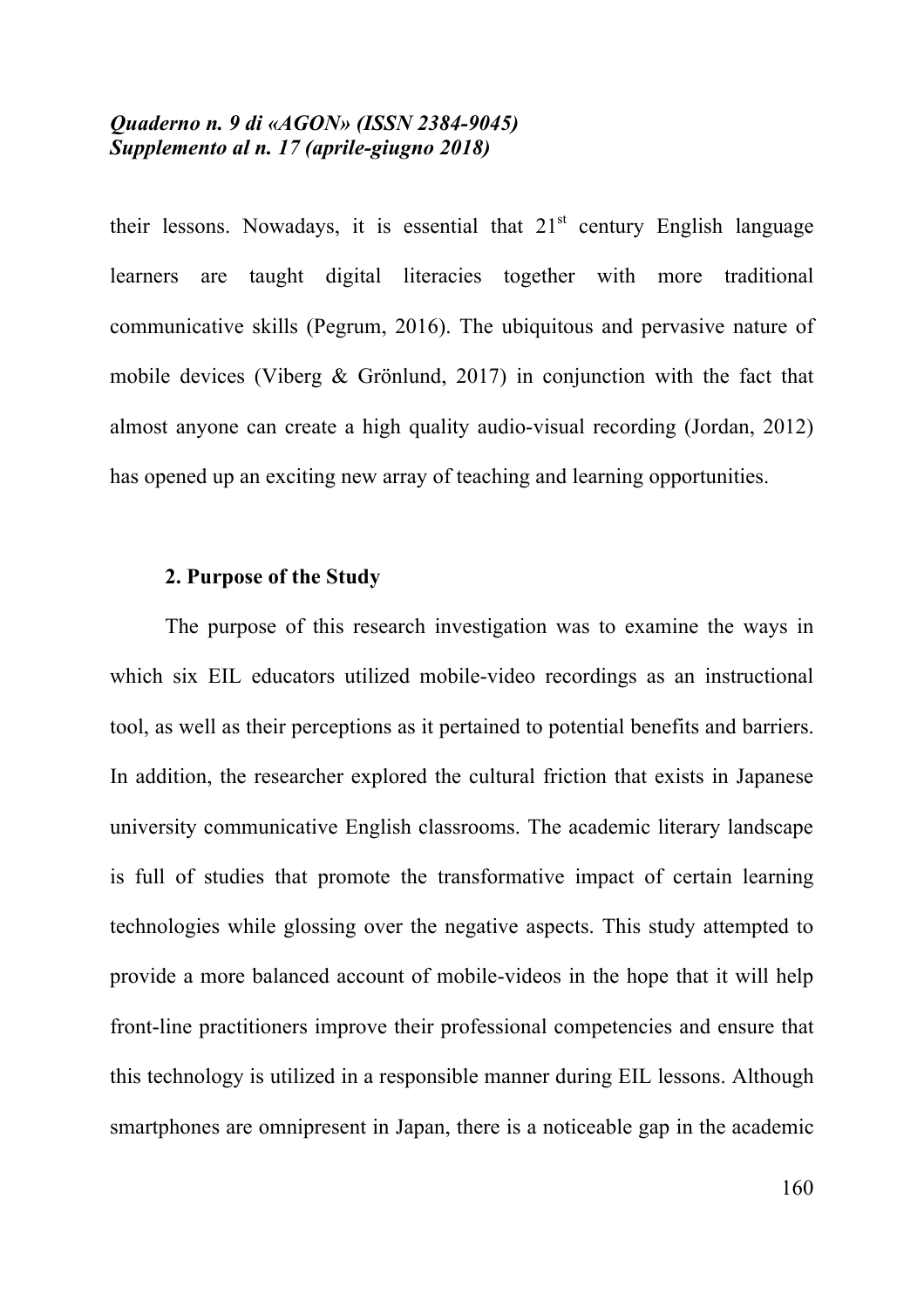literature in regard to the use of mobile-video recordings in a Japanese higher education context. This project addresses this shortcoming by adding some practical insights to the knowledge base. Throughout this paper, the term 'mobile-video' refers to a media file created on a mobile device. It excludes video footage recorded on hand-held video and digital cameras, as well as laptop PC<sub>s</sub>.

### **2.1. Research Questions**

This study critically scrutinized the participants' perceptions of mobilevideos and the underlying tensions that are ingrained in Japanese university EIL communicative and presentation lessons. The following research questions were addressed:

- 1. What do Japanese university faculty perceive as potential advantages and disadvantages of the use of mobile-video in an EIL lesson?
- 2. What cultural tensions, if any, arise when using mobile-video recordings in an EIL course at a Japanese university?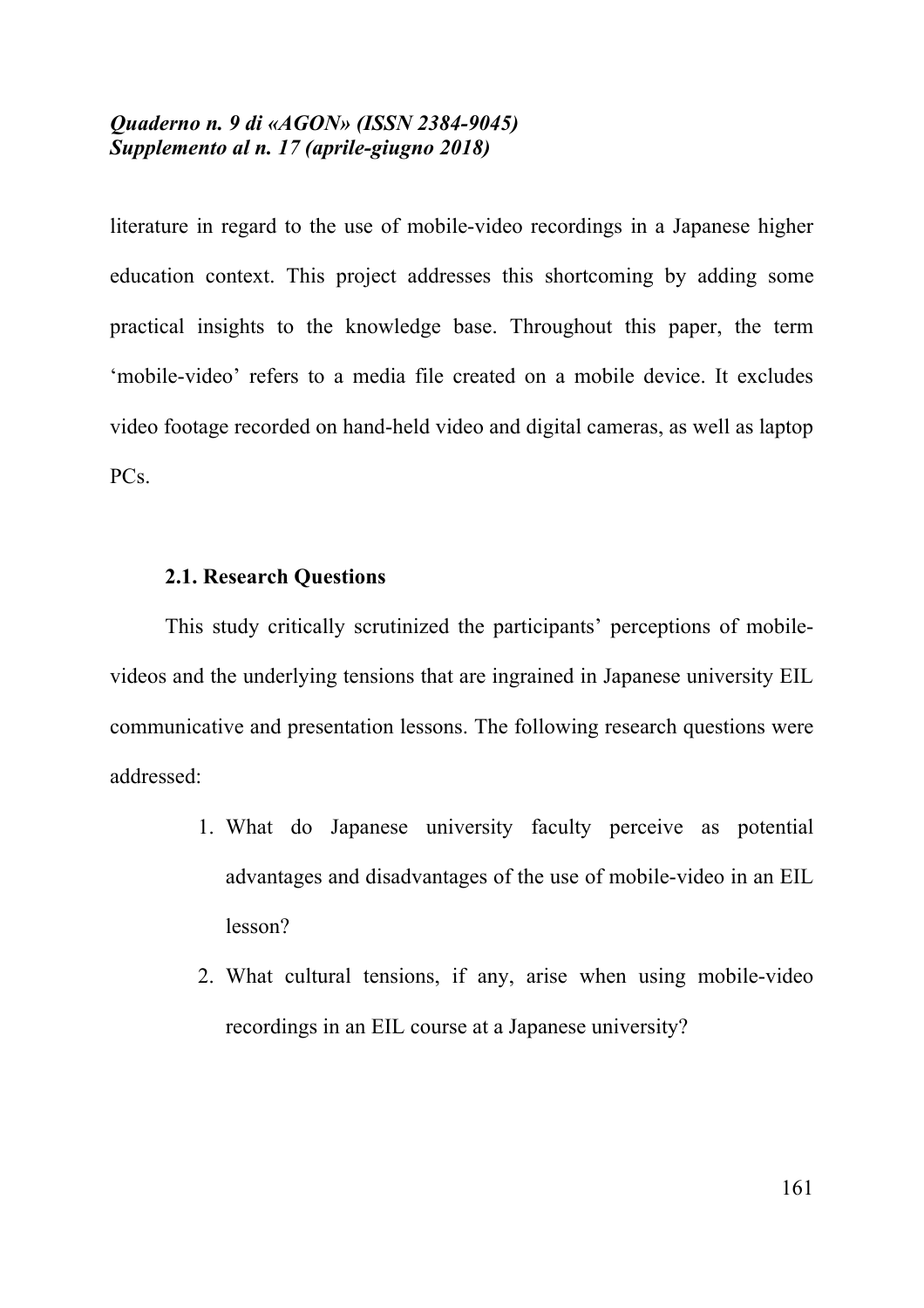#### **3. Literature Review**

#### **3.1. English Language Learning and Oral Presentations in Japan**

Critics of the English-language education system in Japan have argued that the strong emphasis on preparing learners for entrance examinations through grammar and vocabulary exercises have hindered their L2 communicative competencies (Kikuchi, 2013). Others have claimed that homogenized schools churn out mediocre students who are great at memorizing but suffer from a lack of creativity and independent thinking (Park, 2013). These overly simplified stereotypes, as Park (2013) astutely noted, fail to account for the actual complexities that are present in the Japanese school structure.

In English language classrooms throughout Japan, there is an overreliance on traditional teaching methodologies which have an adverse impact on cooperative learning and the students' 'willingness to communicate' (Maftoon & Ziafar, 2013). The predominance of a teacher-centered pedagogical approach is ultimately not that surprising when one considers that Japanese teachers are not only overworked and underpaid (Tsuboya-Newell, 2018), but many lack confidence in their own EIL abilities and failed to receive adequate training on how to teach communicative English during their pre-service practicums (Okumura, 2017). In addition, high school and university instructors are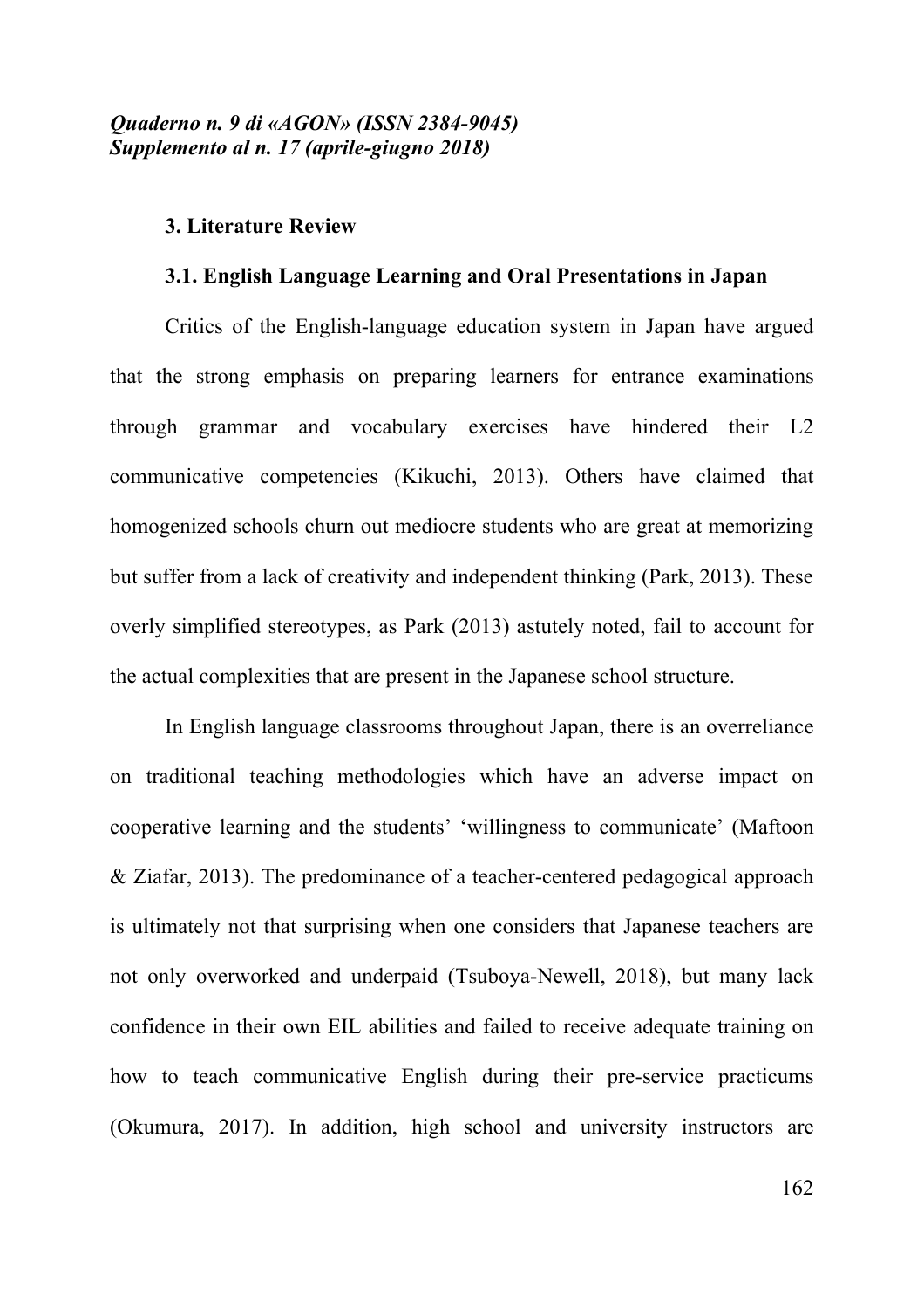frequently frustrated with logistical issues such as large student numbers, small rooms, and inadequate ICT equipment which further undermines opportunities for students to develop their public speaking skills (Cripps, Miles, & Wilson, 2015).

According to Wroblewski et al. (2014), the Japanese school system has underemphasized public speaking so students do not get many chances to learn and practice oral presentations. Wroblewski's research team reported that public speaking anxiety is considered to be "… one of the most feared context-based apprehensions in Japan, even when done in Japanese" (p. 59). Many Japanese learners will also experience a certain amount of 'foreign language anxiety' (MacWhinnie & Mitchell, 2017) and may worry about making mistakes in front of their peers (Carless, 2012). The lack of familiarity with Western-style teaching practices (Cutrone, 2009) in conjunction with the students' preconceived notions about the elements that go into an effective oral presentation, which can be quite different than that of their foreign EIL instructors (Cripps, Miles, & Wilson, 2015), are other issues that can further impede the learning process.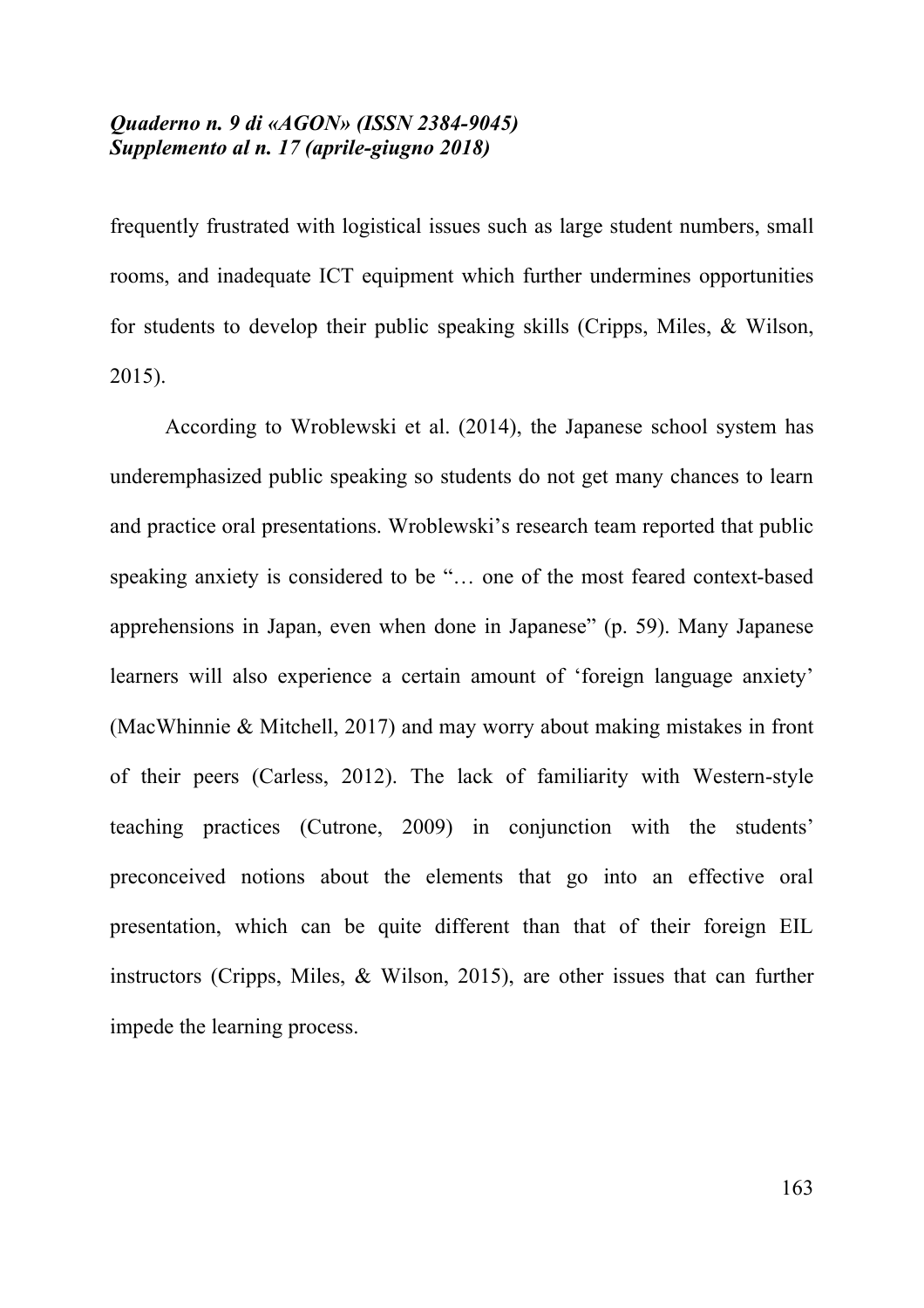## **3.2. ICT and Foreign Language Education**

Throughout the globe, technological advances have had a pronounced impact on people's lives, especially the way in which individuals communicate and learn. Although the idea of integrating information and communication technology (ICT) into an EIL classroom might seem to be a relatively recent development, it is actually something that has a long and rich history. Beatty (2010) pointed out that students have used computers to learn English for over four decades and the lessons have evolved throughout the years from simplistic gap-fill tasks to highly sophisticated interactive multimedia presentations. Nowadays, the EIL teaching field is awash with ICT acronyms and terms such as 'massive open online courses' (MOOCs), 'computer assisted language learning' (CALL), 'technology assisted language learning' (TALL), 'webenhanced language learning' (WELL), 'mobile assisted language learning' (MALL), and 'bring your own device' (BYOD) (Cowie & Sakui, 2013; Cripps, 2017; Farr & Murray, 2016).

Farr and Murray (2016) argued that technology-enhanced initiatives have "revolutionized" language learning and teaching (p. 1). This certainly seems to be the case, especially when one considers that a growing number of educators are interweaving Web 2.0 tools such as social networking sites, wikis, blogs,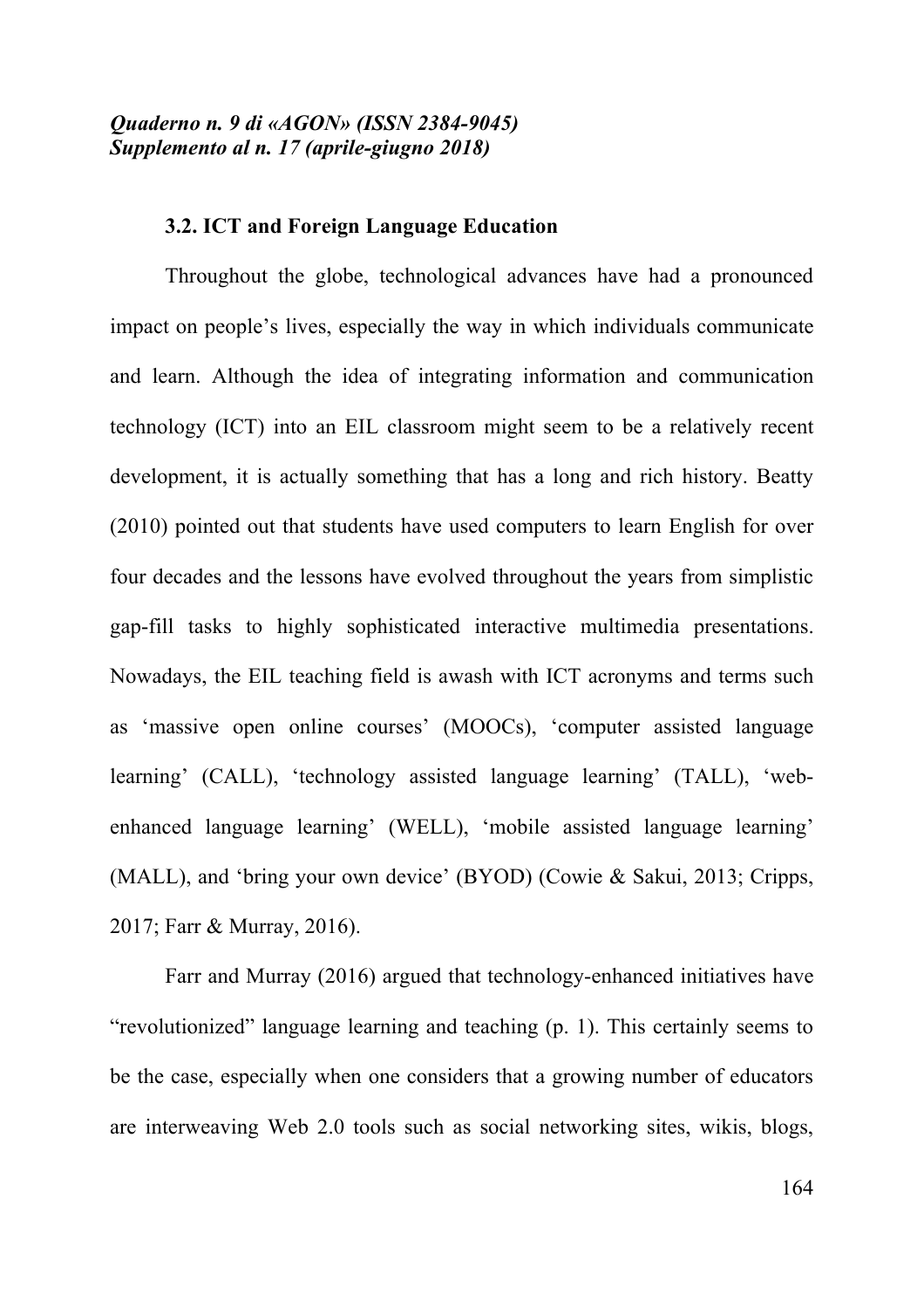vlogs, podcasts, and virtual reality games into their pedagogical practices. Students are able to access technological enhanced instructional material on their mobile devices as well as create new content and collaborate with peers outside the confines of the classroom. Smartphones are powerful multifunctional tools (Burston, 2014) which enable users to interact with others in a flexible and cooperative learning environment (Ozdamli & Uzunboylu, 2015). Kukulska-Hulme, Lee, and Norris (2017) noted that the affordances of mobile devices have blurred the traditional boundaries between informal and formal language learning settings.

For the last two decades, numerous researchers have extolled the benefits of mobile learning in a variety of contexts. For example, Cavus and Ibrahim (2017) reported that an interactive smartphone application using children's stories helped EIL students in Cyprus improve their vocabulary, pronunciation, listening, and comprehension. Other studies have noted that MALL enhanced English language learners' speaking abilities as well as facilitated communication amongst their peers and instructors (Golonka et al., 2014; Hwang & Chen, 2013).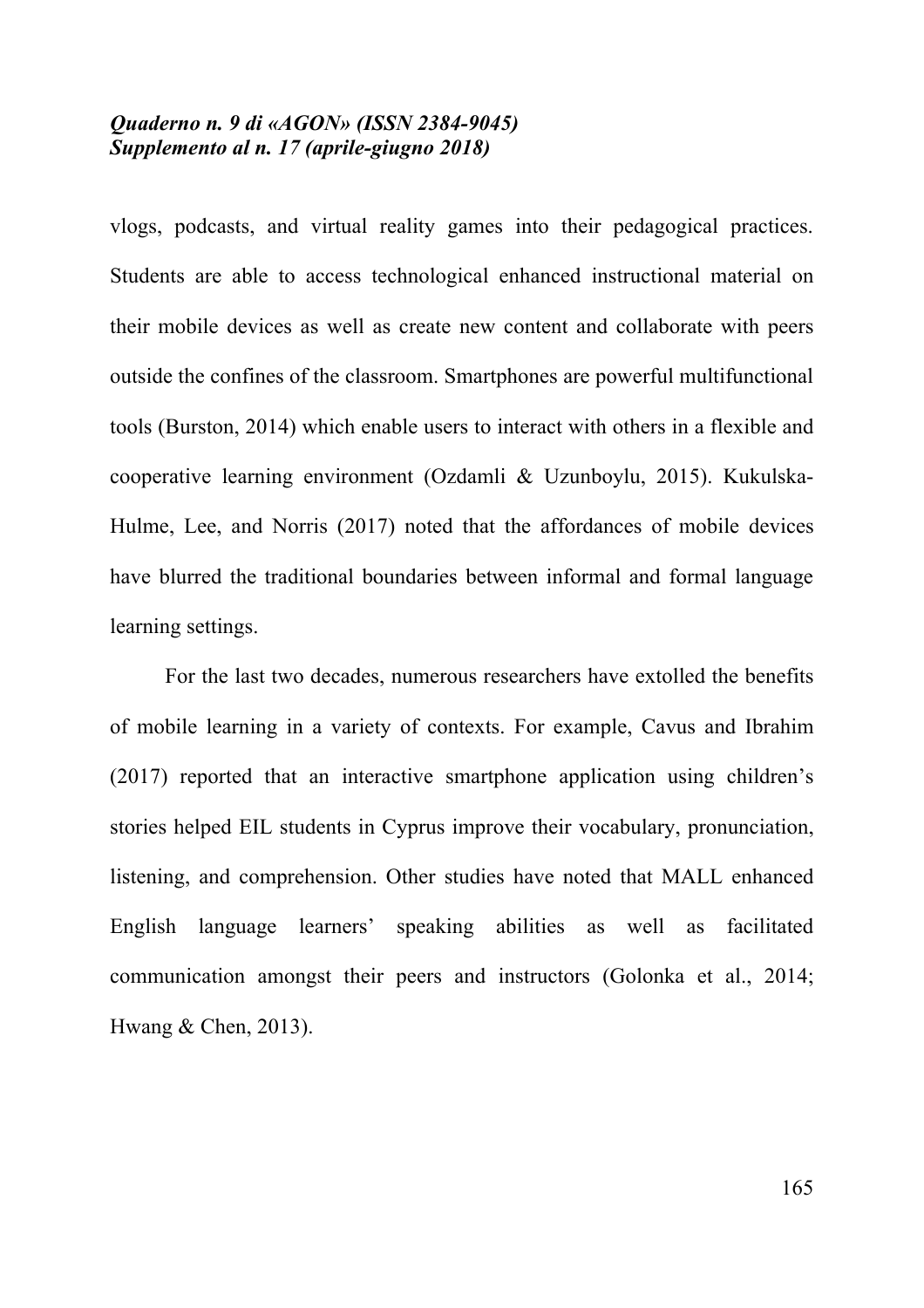## **3.3. Mobile-videos: An Effective Learning Tool**

Although video feedback in a foreign language context has been around since the early 1960s (Tochon, 2008), the use of video recordings was quite limited due to a variety of factors such as prohibitive costs, problematic technical issues, as well as the difficulty of using and transporting heavy bulky equipment (Burston, 2014; Richards & Farrell, 2005; Rosenstein, 2002). Nowadays, smartphones and tablets can produce high quality audio-visual files. Godwin-Jones (2013) believed that this reality has paved the way for L2 learners to create videos that are "linguistically and culturally rich" (p. 6). Added to that, EIL students can benefit by watching a mobile-video of their own public speaking performances as it provides them with "denser linguistic information" (Dufon, 2002, p. 44) as well as a more accurate visual artifact than their memories or a written evaluation from a teacher (Jordan, 2012).

A small but growing number of EIL educators in Asia have successfully integrated mobile-videos into their lessons. Gromik (2012) claimed that the Japanese university participants in his research study were motivated to learn English when they used mobile-videos to practice their speaking skills. In addition, the students improved their word counts and confidence levels. In a similar context, Miles (2014) contended that students who watched a mobile-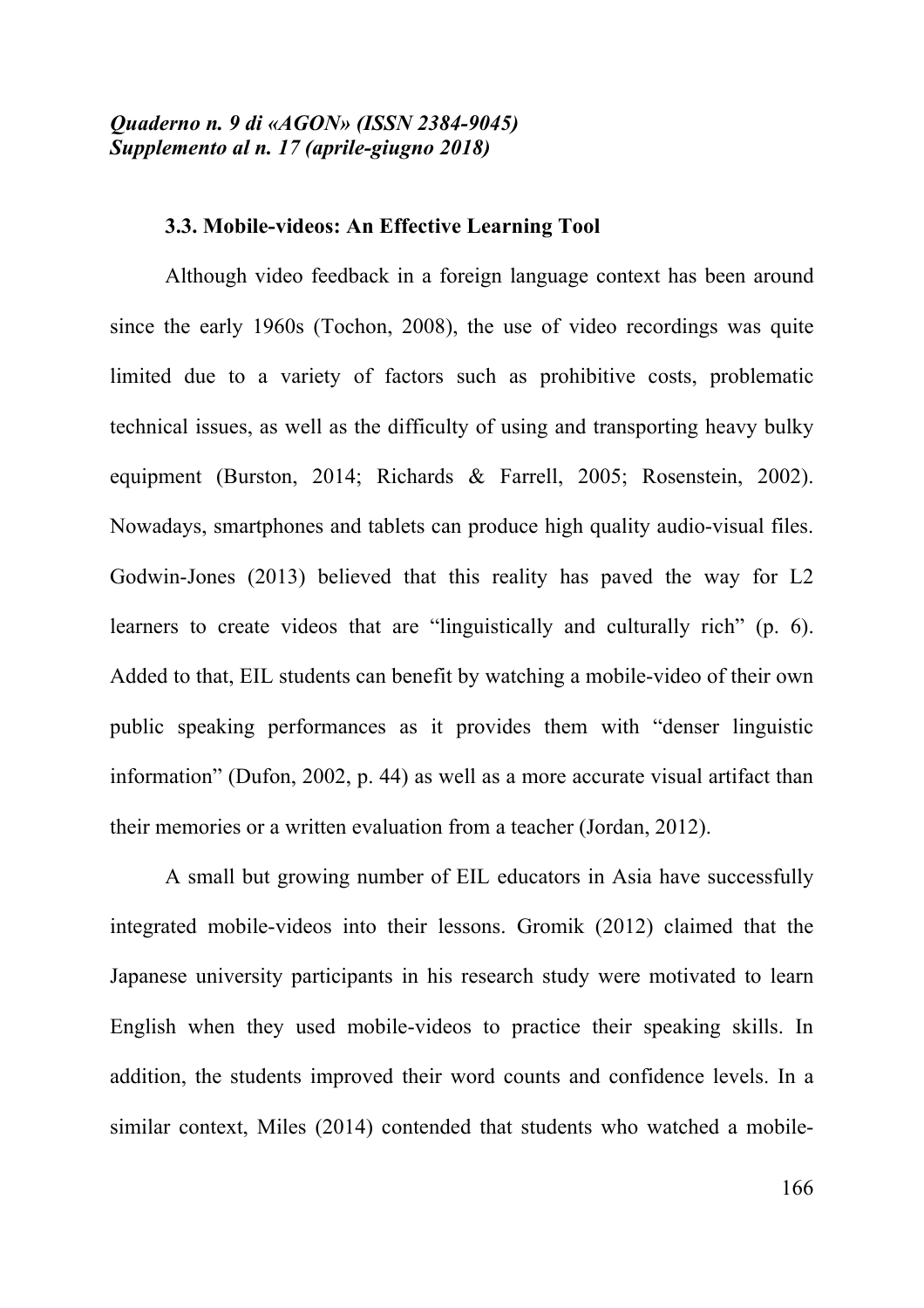video of their own presentation were able to develop greater learner autonomy via the process of self-reflection as well as a more pronounced sense of responsibility during the peer-viewing activities. Likewise, Toland, Mills, and Kohyama (2016) discovered that mobile-videos enhanced their Japanese university participants' self- and peer-reflective feedback. In an earlier study, Hung (2009) argued that video supported reflection helped Taiwanese EIL learners' language development by fostering their ICT literacy skills, "affective engagement," and "cognitive reinforcement" (p. 186). Clearly, the findings of the aforementioned researchers demonstrate that mobile-videos, especially video supported feedback, have the potential to be a highly beneficial learning tool in an EIL environment.

### **3.4. Mobile-videos: A Precarious and Disruptive Technology?**

At the other end of the teaching continuum, there are a number of significant hazards that educators must not overlook. Stockwell (2016) argued that integrating mobile devices into an EIL classroom is "surprisingly complex" and teachers often erroneously assume that students are competent and willing users of technology (p. 303). On a similar note, Selwyn (2014) cautioned educators from having a technocentric approach as the inclusion of digital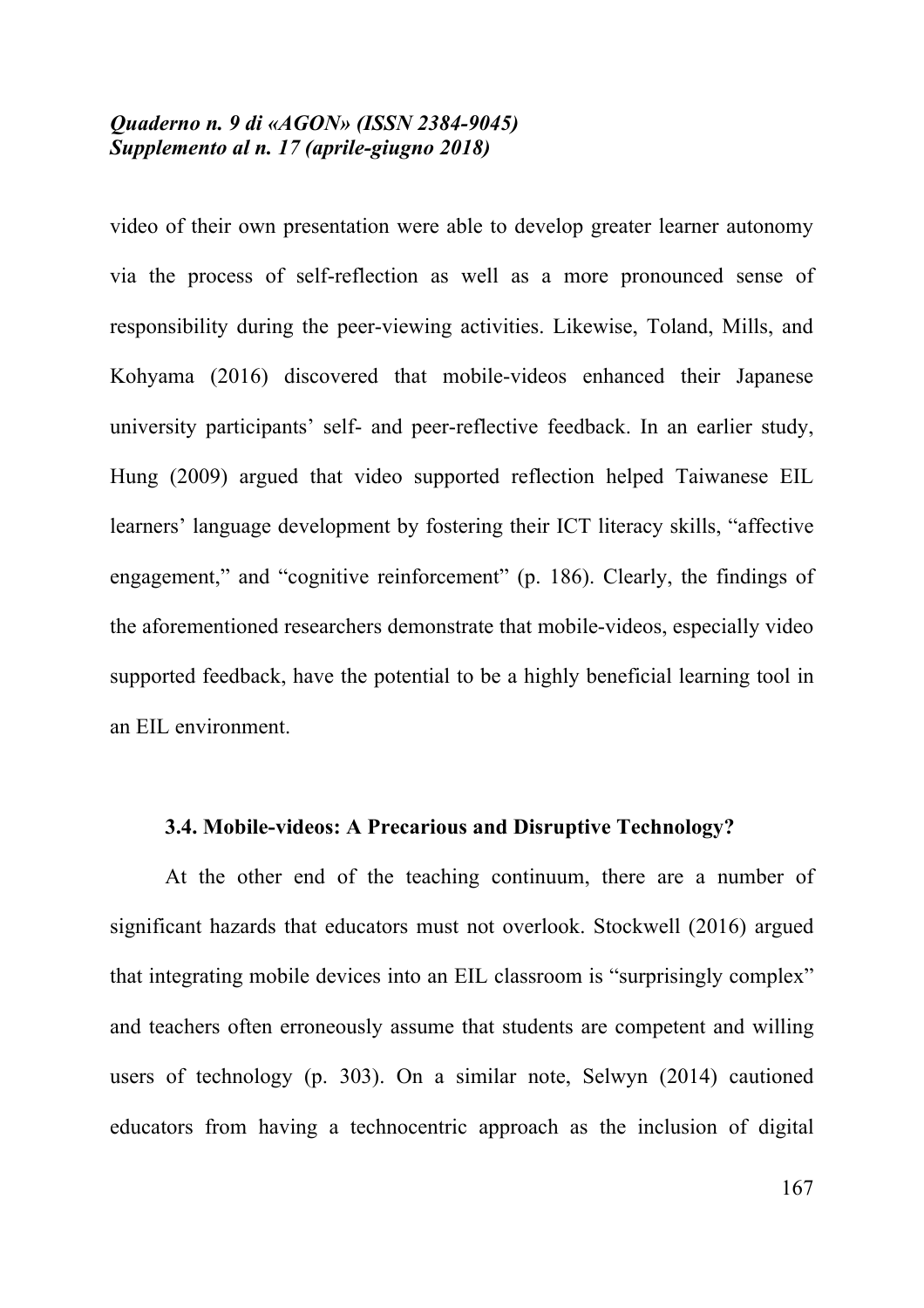technology in a higher education context has often been 'messy' and failed to live up to its hype. Many EIL teachers in Japan take it for granted that all learners will own a fully-functioning, up-to-date smartphone or tablet, especially as mobile devices are widely considered to be affordable and indispensable. This assumption is misguided as some students will not have access to any type of device, or they can only afford an antiquated cellphone.

Perhaps the greatest concern for educators falls under the umbrella of privacy. Most smartphones contain a plethora of personal information so it is no great surprise that people are worried about how their digital data is tracked as well as who has access to it (Ketelaar & van Balen, 2018). Earlier MALL studies (see Kondo et al., 2012; Stockwell, 2010) discovered that Japanese university students were reluctant to use their personal mobile devices for educational purposes due to privacy concerns. Privacy issues in an EIL classroom are further exacerbated whenever a mobile-video file is created. Videotaping a public speaking task can be intrusive and may result in learners experiencing anxiety as soon as they step in front of a camera (Nielsen & Harder, 2013) as well as embarrassment afterwards when they watch themselves (Jordan, 2012). In addition, peer viewing tasks can often be an uncomfortable experience and there is a possibility that students might be ridiculed if they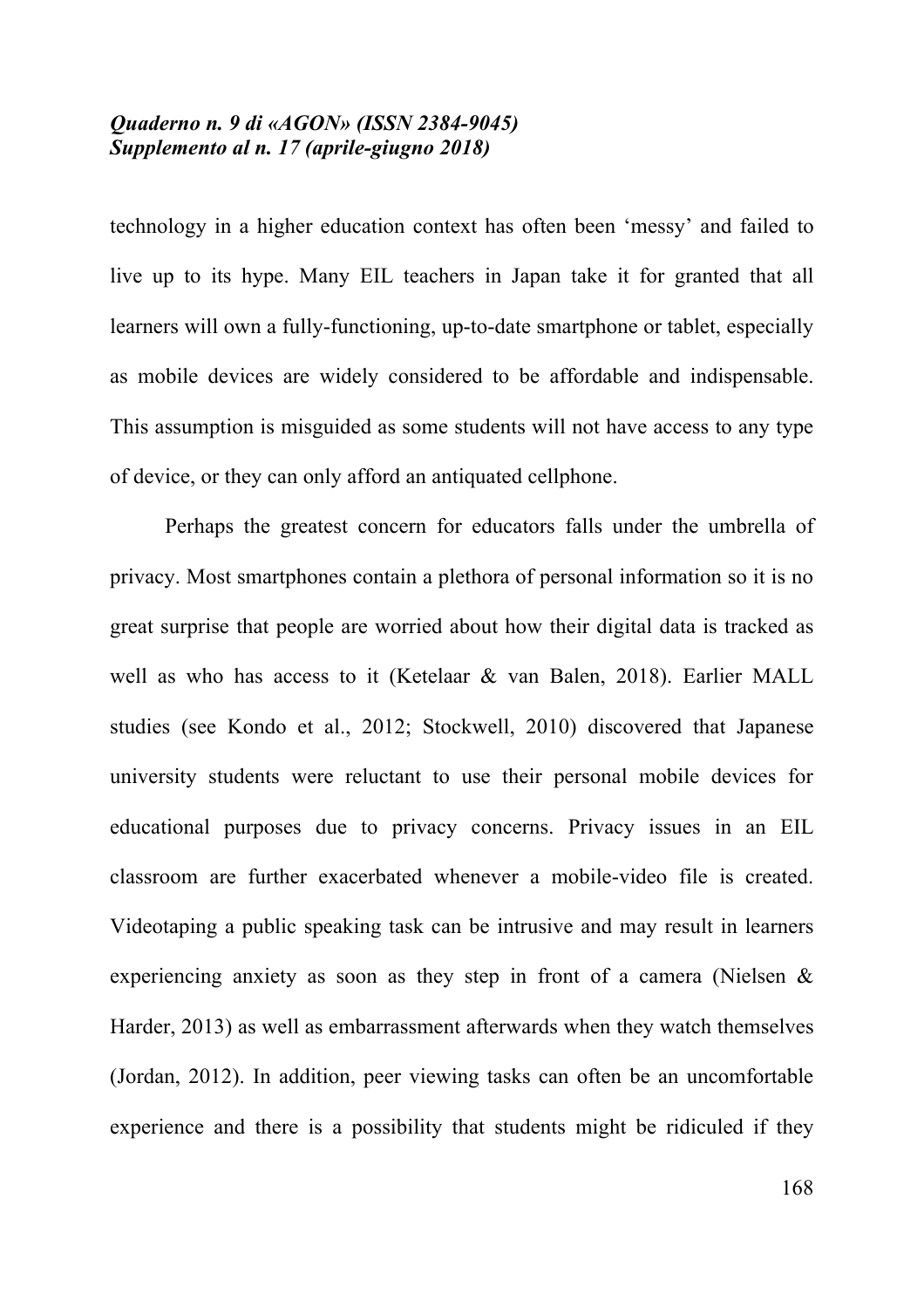perform poorly. There is also the danger that a classmate could make a surreptitious mobile-video and upload it to a social networking site. Cyberbullying is a serious problem in many higher education contexts (Washington, 2015), thus it is vital that EIL instructors establish mobile-video guidelines that will protect their students' privacy and well-being.

#### **4. Methodology**

## **4.1. Case Study Approach**

A case study methodology was employed to explore the participants' usage and perceptions of mobile-videos in their EIL classrooms. Yin (2014) defined a case study as a "contemporary phenomenon" that exists in a "real world context" (p. 16), whereas Eisenhardt (1989) believed that this approach enables a person to understand the "dynamics present within single settings" (p. 534). This methodological tool was selected for this study because it can help cultural outsiders conduct a more rigorous and purposeful investigation (Smith-Maddox & Solórzano, 2002) as well as shed light on the interplay between ICT integration and learning (e.g., Kuo et al., 2014). Critics of the case study approach have argued that it lacks rigor due to the subjectivity of the research practitioner (Simons, 2009) and the small sample size of most cases (Tsang,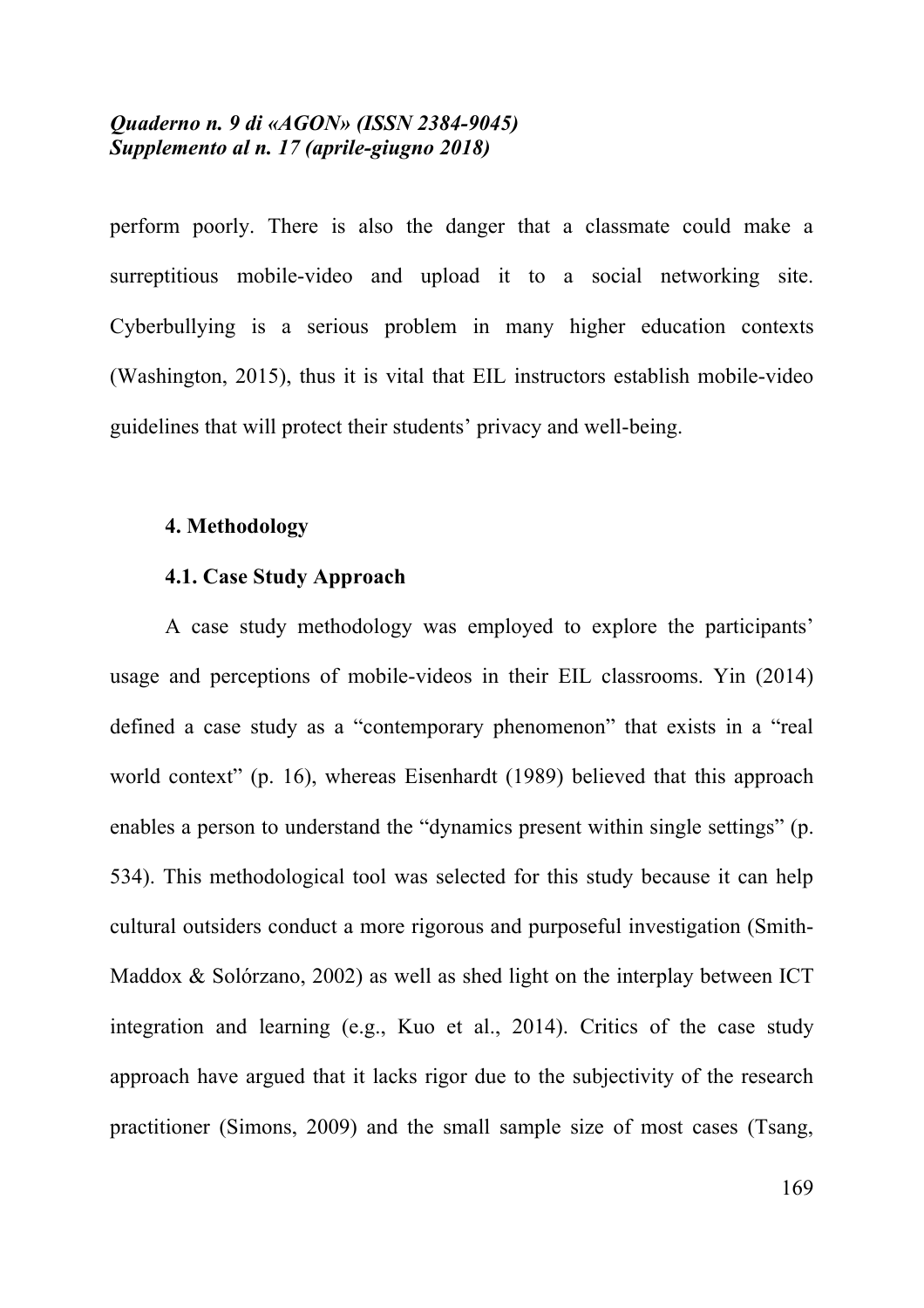2014). Flyvbjerg (2006) challenged this notion by arguing that the practical insights which emerge from an individual case study are not confined to one particular situation and can be utilized in other learning contexts. Furthermore, using a variety of sources or 'triangulating the data' can counterbalance the personal biases that a researcher brings to a scholarly investigation (Darke, Shanks, & Broadbent, 1998). Keeping these ideas in mind, the researcher incorporated three sources of data into this study and crosschecked his interpretation of the data with two of the participants.

#### **4.2. Setting and Participants**

The study took place at a private university in Japan. The qualitative data for this investigation were collected through an examination of students' mobile-video presentation projects, a classroom observation session, and semistructured interviews with six EIL instructors. The participants were recruited for this investigation because they identified themselves as having utilized mobile-videos as an instructional and learning tool in their classrooms. They work at the same university, albeit in different faculties. Two of them are female, while the other four are male. The individuals involved with this study were given pseudonyms and their genders have been randomized. Combined,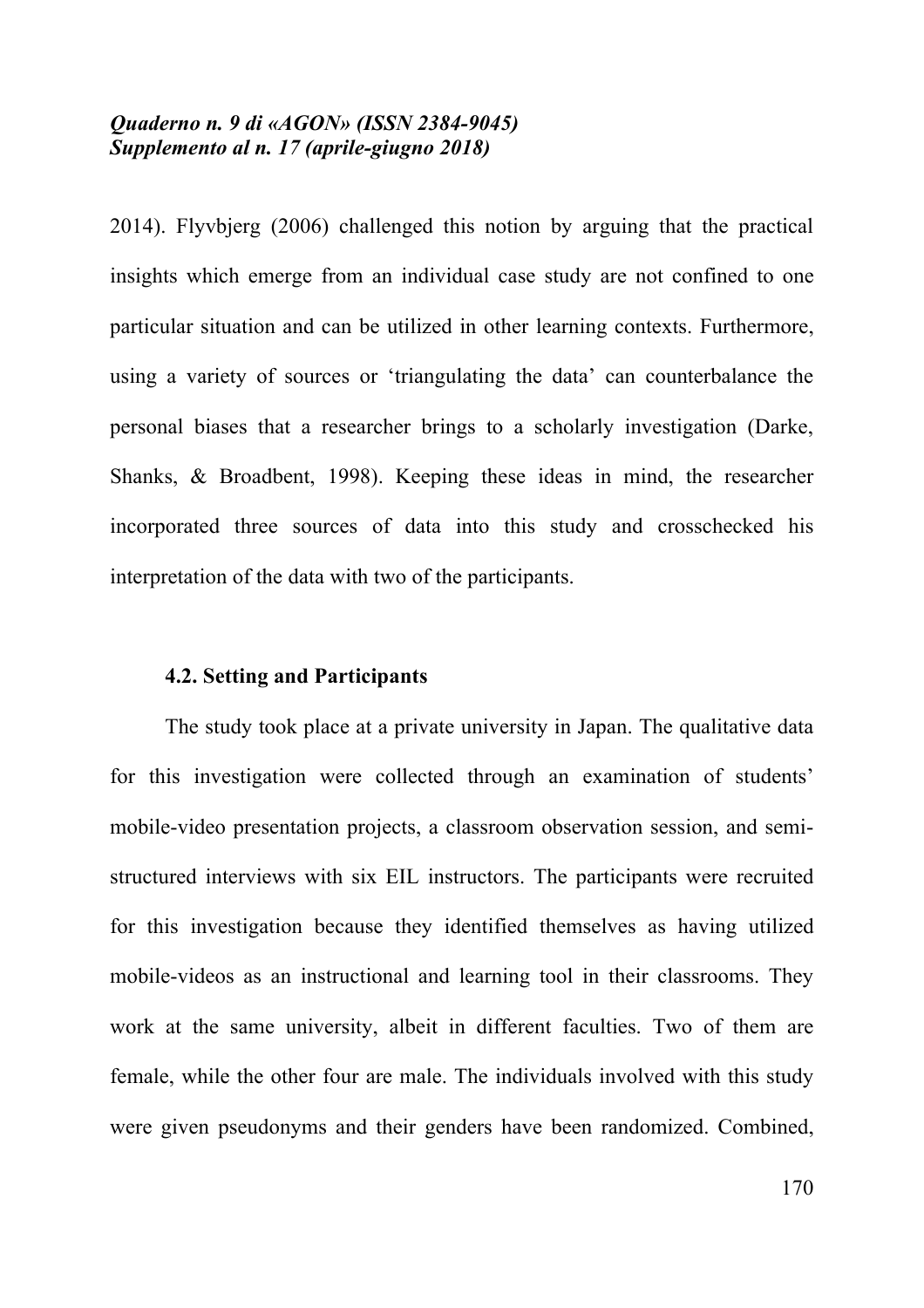the participants have 98 years teaching experience (*M*=16.3 years) in a variety of contexts, including 70 years (*M*=11.6) working with Japanese higher education students on their oral presentation skills. The participants identified their ICT proficiency as 'intermediate' or 'advanced' and reported that they were comfortable using technology in their lessons.

#### **4.3. Data Collection and Analysis**

The data for the interviews were collected over a two-week period at the beginning of the 2016 spring semester both inside and outside of the university environment. Participation in the study was entirely voluntary and confidential, and no incentives for participation were provided. During the recruitment process, the objectives of the project were discussed with each participant. Two days before the scheduled interview, the participants were provided information about the study, including the questions they would be asked. Before the start of the interview, their informed consent was obtained. The interviews were conducted in a comfortable setting and audio recorded. Combined, they lasted 147.9 minutes or 2.47 hours (*M*=24.65 minutes). Immediately after each interview, the researcher recorded his thoughts on a digital voice recorder. The audio files were transcribed in full and checked for accuracy. Afterwards, two of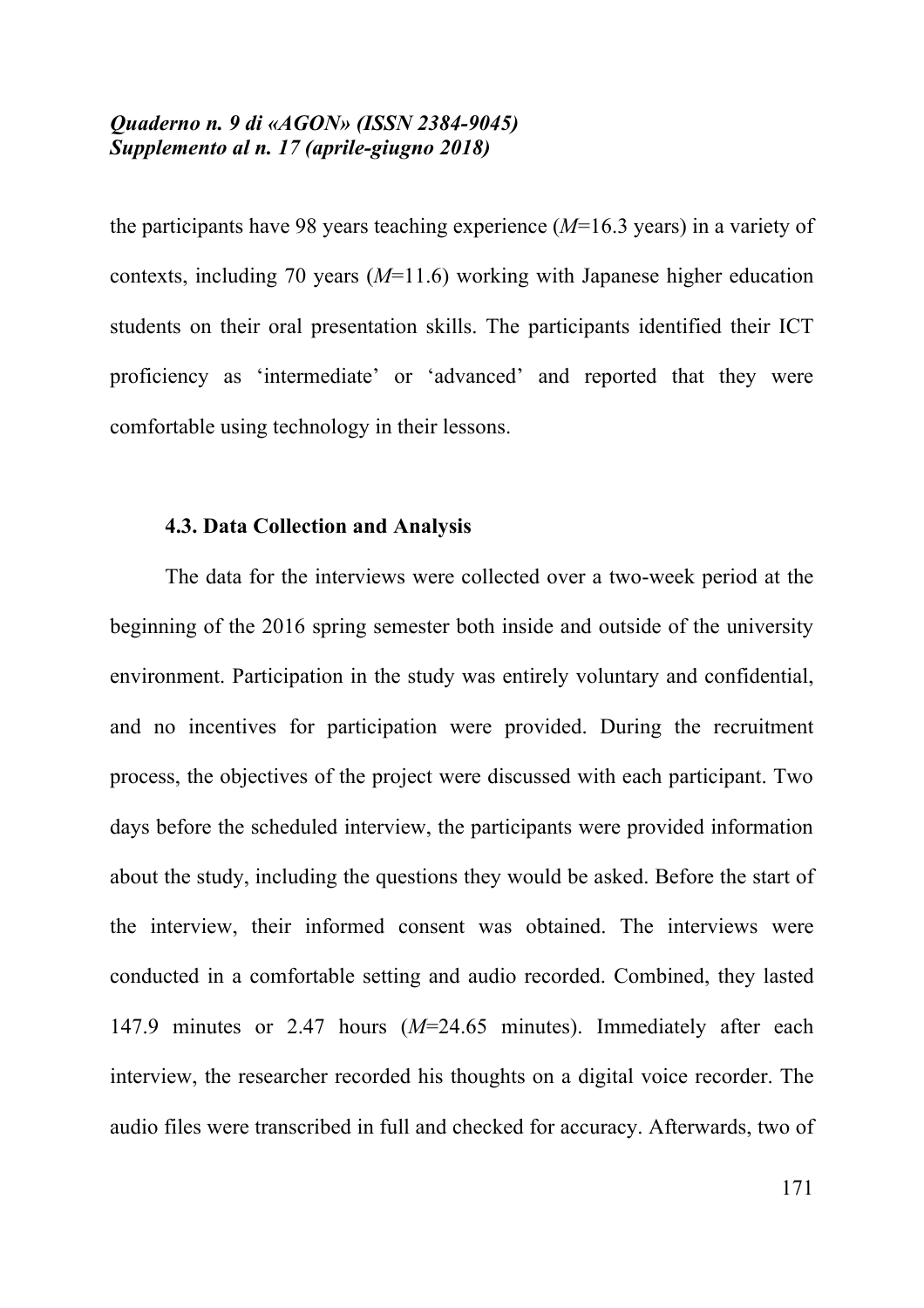the participants met with the researcher to review their interview transcripts and they confirmed that the contents were correct. The preliminary findings of the study were also discussed at this meeting.

The ninety-minute classroom observation occurred during the thirteenth week of the semester. Merriam and Tisdell (2016) argued that field observations, especially when they are combined with document analysis and interviews, are an important source of data. Organizing a classroom observation session in a Japanese tertiary context is something that is often much easier said than done. There are a variety factors that must be taken into consideration such as scheduling realities, consent issues, and the impact that an outside observer will have on the classroom dynamics. Fortunately, one of the participants agreed to let the researcher observe a mobile-video lesson which was basically a highly focused practice session for the students' final presentation. In many ways, it was the ideal class to observe. First, David appeared to have incorporated mobile devices into his lesson in an innovative and pedagogically sound manner. Next, the researcher had worked with the majority of David's students in a previous course and this familiarity helped to counterbalance the intrusiveness factor. Before the observation session began, the purpose of the project was outlined and none of the students objected to having a former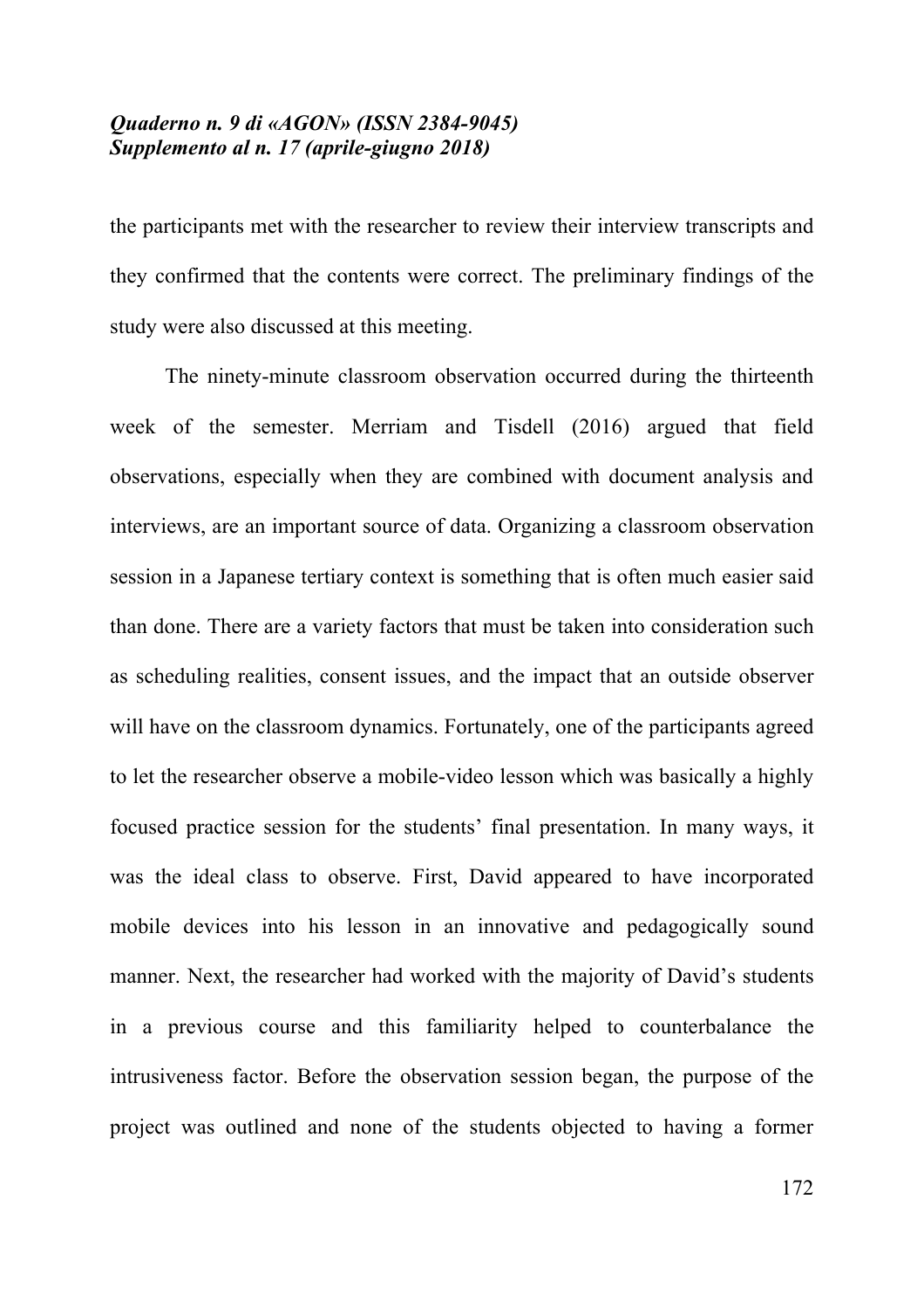instructor watch their lesson. The researcher sat quietly at the back of the classroom and recorded his observations in a notebook. No recording devices were used as they may have contributed to the learners' public speaking anxiety.

## **4.4. Coding the Qualitative Data**

In addition to this first-hand account, the researcher watched six mobilevideo projects the students created during the first part of the semester. The analysis of these visual artefacts also generated significant data. This information was coded alongside the researchers' observational notes and the transcripts from the six semi-structured interviews. The process of carefully examining and re-examining the transcripts and video analysis charts helped the researcher see various themes emerge. This material was inserted into a thematic mind map, created by the software MindNode, to organize and code the different concepts (IdeasOnCanvas, 2018). During this stage, open coding (Cohen, Manion, & Morrison, 2011) was utilized to recast the data into smaller and more manageable pieces. The open coding process generated 18 different codes. Afterwards, axial coding was used to reorganize and reformulate the initial codes. Liamputtong (2011) pointed out that axial coding allows researchers to draw connections between a major category and subcategories.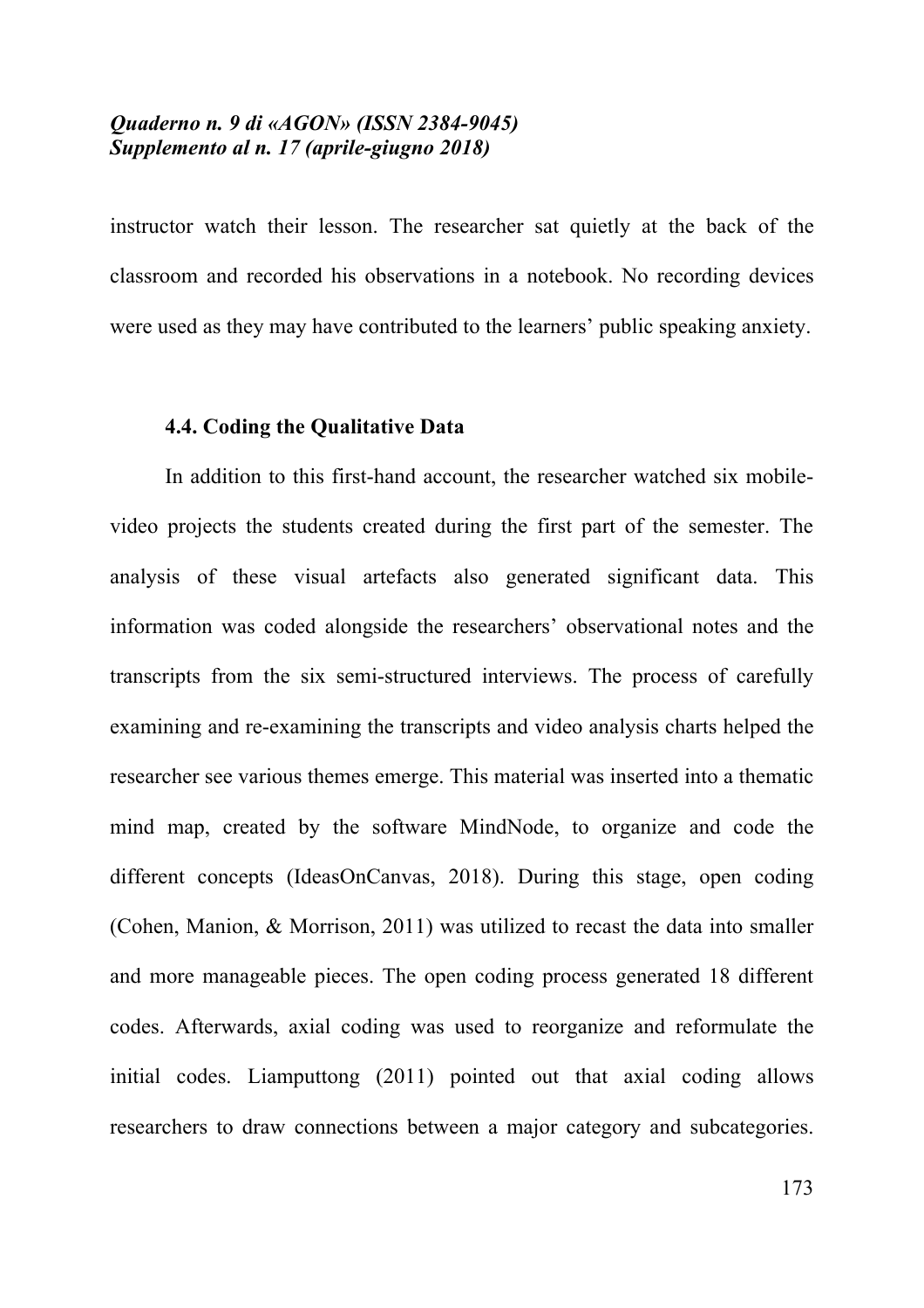Eleven distinct axial codes were identified which helped capture the multifaceted nature of the data. The qualitative software package, Nvivo 10 for Mac, was used to organize and analyze the data.

## **5. Results and Discussion**

The data revealed that the instructors used mobile-videos in a variety of ways and for different types of communicative tasks such as informative speeches, job interview roleplays, poster presentations, class-fronted Microsoft PowerPoint and PechaKucha presentations, and digital storytelling projects. The participants felt that mobile-videos could help students become more cognizant of elements such as eye contact, gestures, voice volume, voice rhythm, posture, vocabulary usage, and pronunciation. At one end of the teaching continuum, David and Jenny appeared to have interwoven mobile devices into their lessons in a manner that provided students with more autonomous learning opportunities. David encouraged students to use their own smartphones during public speaking exercises because he felt that it reduced off-task behavior and provided them with "*more time in front of a camera.*" He noted: "*you could have a lot of students sitting idly if there's not enough equipment to go around*" and "*it's much easier to get more practice if they use their own devices.*" In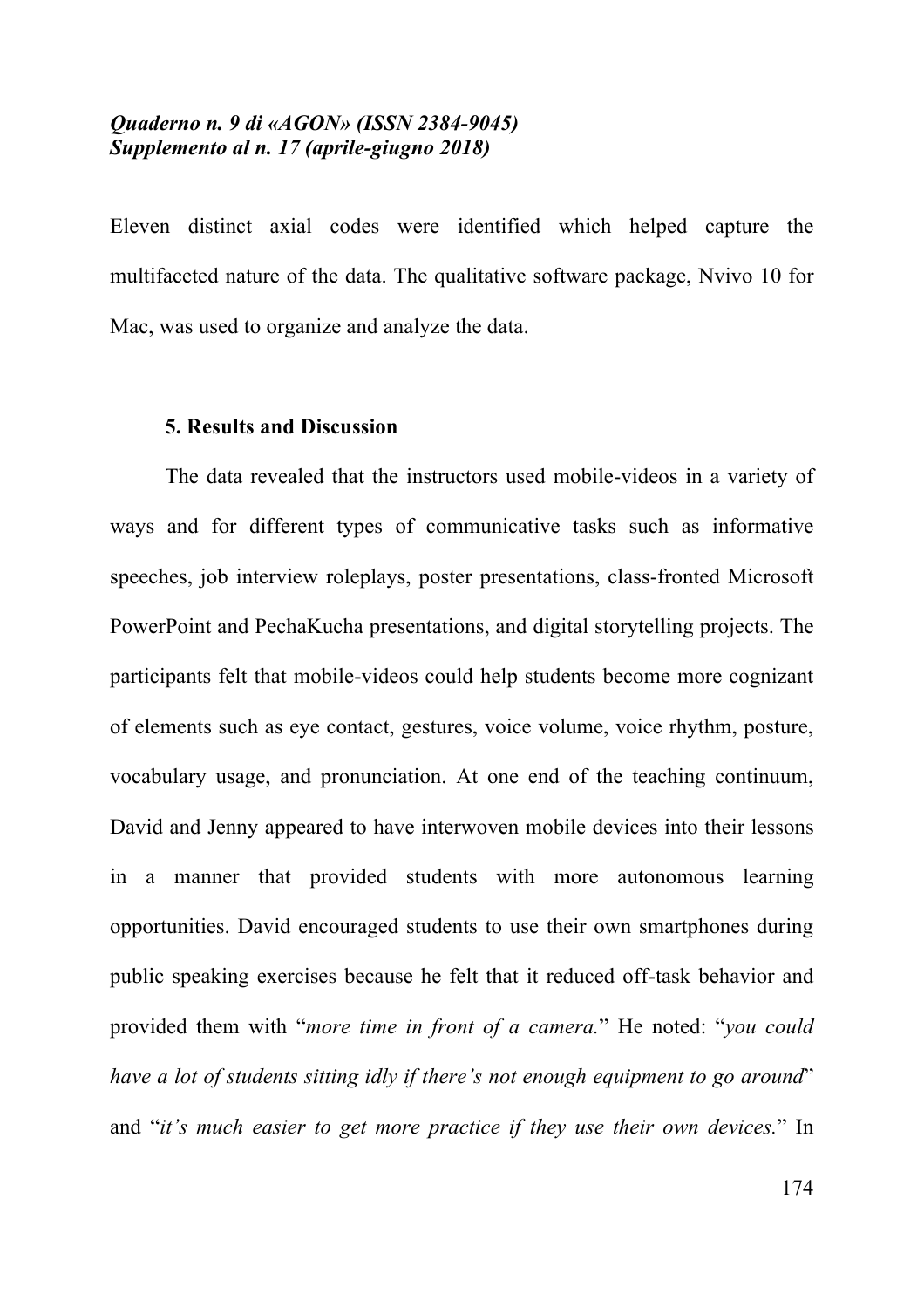many ways, Jenny's classroom mobile-video usage mirrored her colleague's lessons with one important difference. She had access to her department's rich cache of iPads so students did not need to use their own devices. Whereas, Ken and Marie's students usually practiced in small groups as they waited to borrow one of their instructor's smartphones or tablets. According to Charles, interweaving mobile technology into his lessons was a good idea because it "*adds a little variety.*" Likewise, Mark commented: "*I will definitely do the videotape thing again. In fact, I'll probably expand it*… *I'm convinced of its value.*" These sentiments reverberated throughout the majority of the interviews, albeit with certain important cautionary caveats.

# **5.1. Research Question One: Mobile-video Advantages and Disadvantages**

The first research question explored the participants' thoughts on the potential benefits and barriers that exist when mobile-videos are integrated into an EIL class. A number of advantages were identified that ranged from the highly practical to the more abstract.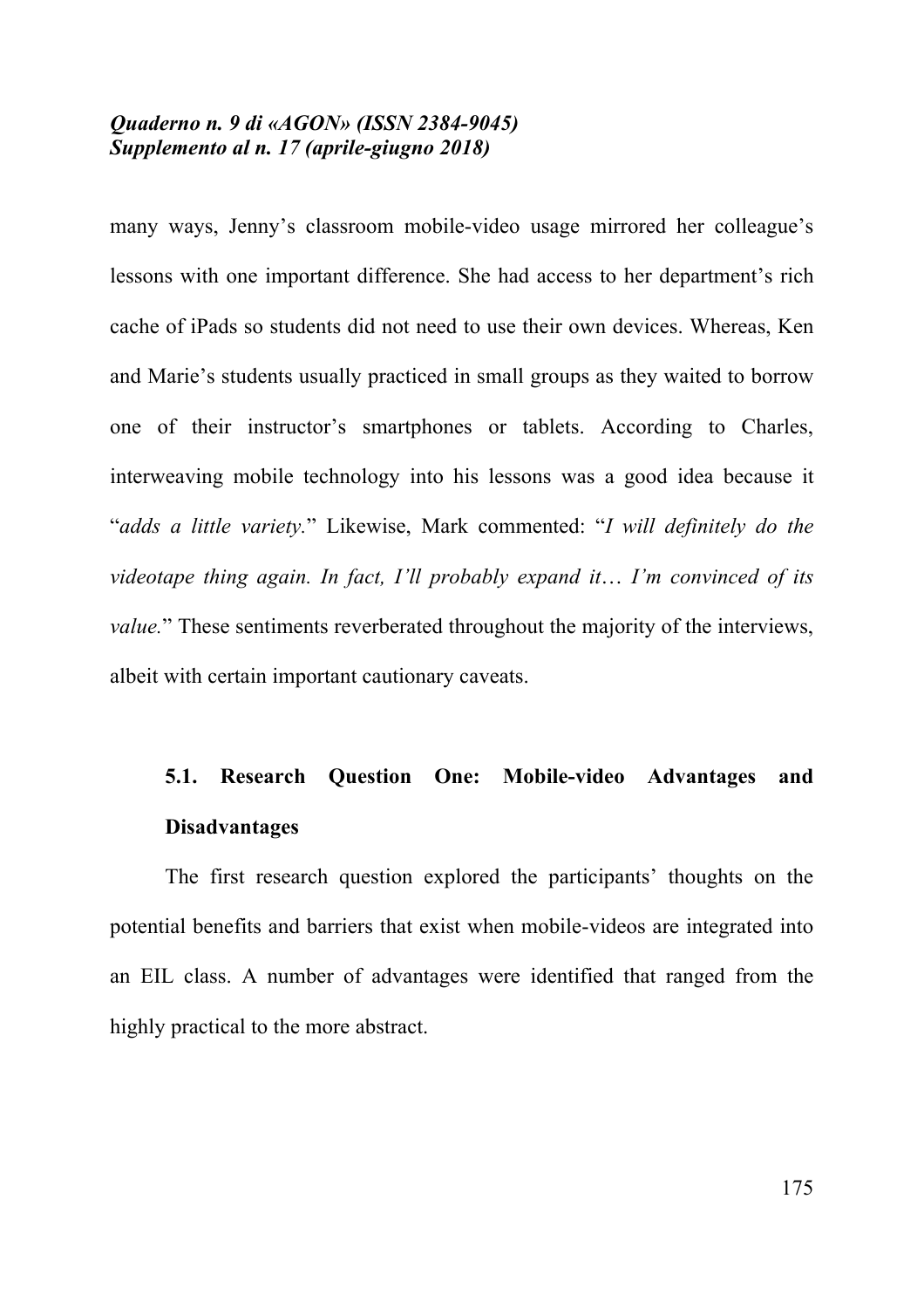#### **5.2. Advantages**

All of the participants were in agreement that mobile devices are accessible and portable. David captured this sentiment in the following manner: "… *all of my students own a smartphone so it's not difficult to get the equipment into class*" and "*I'm really freed up from space constraints… I can divide students into several different classrooms to practice their presentations.*" His observations merely confirmed previous studies (e.g., Kukulska-Hulme, Lee, & Norris, 2017; Viberg & Grönlund, 2017) that highlighted the ubiquity and portability of mobile devices.

On another practical note, Jenny claimed that student-generated mobilevideo recordings reduce the inevitable time lag that exists whenever a teacher videotapes and uploads a presentation to a learning management system (LMS). She stated: "*if they do the recording, they have the video right in front of them and it's instantaneous… they don't need to wait until it's on the LMS.*" Mark echoed this notion, albeit from a real-time pedagogical perspective. He noted: "… *if they do their presentation in class it's a linear process*" whereas "… *if I get them to do it digitally on their phones, my class time is used for other things… five students can actually be videotaping at the same time.*" Mark also observed that there is "*always downtime*" whenever a teacher grades oral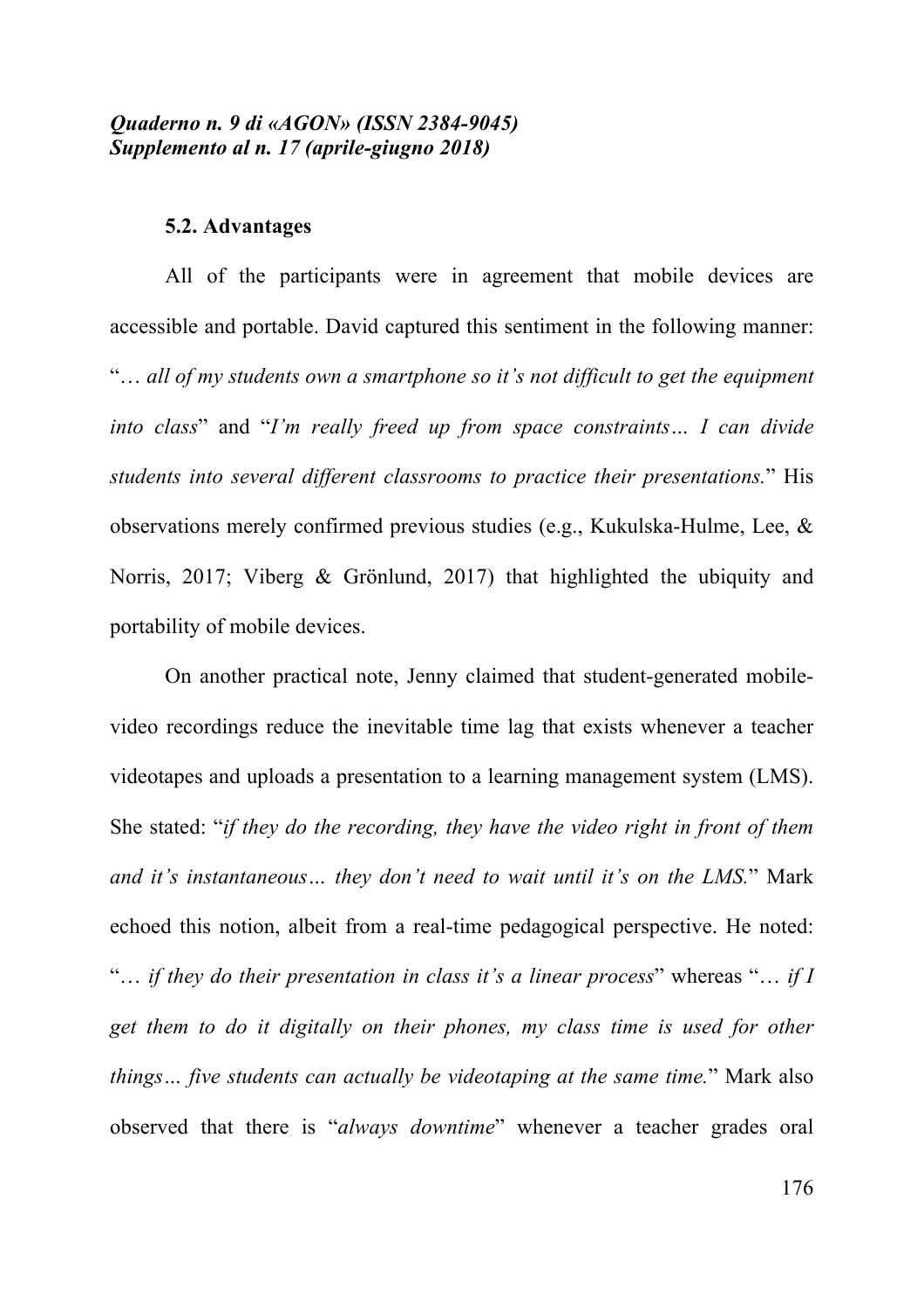presentations synchronously "*especially during the changeover process.*" He passionately commented: "*doing it on video reduces the gap, the waiting time!*" Mark's observations echo the findings of researchers who reported that the flexibility of mobile devices has dramatically altered traditional learning boundaries (Kukulska-Hulme, Lee, & Norris, 2017; Ozdamli & Uzunboylu, 2015).

Another advantage that emerged is that most of the instructors felt that mobile-videos enhanced the critical self- and peer-reflective process. Marie stated: "*I'm a big believer in seeing yourself as an effective teaching strategy.*" Similarly, Charles also claimed his students benefited from "*watching their presentations mistakes on a smartphone screen.*" Ken contended that videosupported peer feedback was "*a great way* [to get students] *to discuss among themselves the things they need to change or improve.*" Although Jenny created opportunities for learners to self-reflect, she believed that peer evaluation was especially important in an EIL presentation course. She noted: "*they are or should be by the end of the course experts as well, so they should have a say in how it's* [final presentation] *assessed.*" Collaboration and peer support were noticeable during the observation session. David's students taped printouts of their final presentation slides to the classroom walls and videotaped their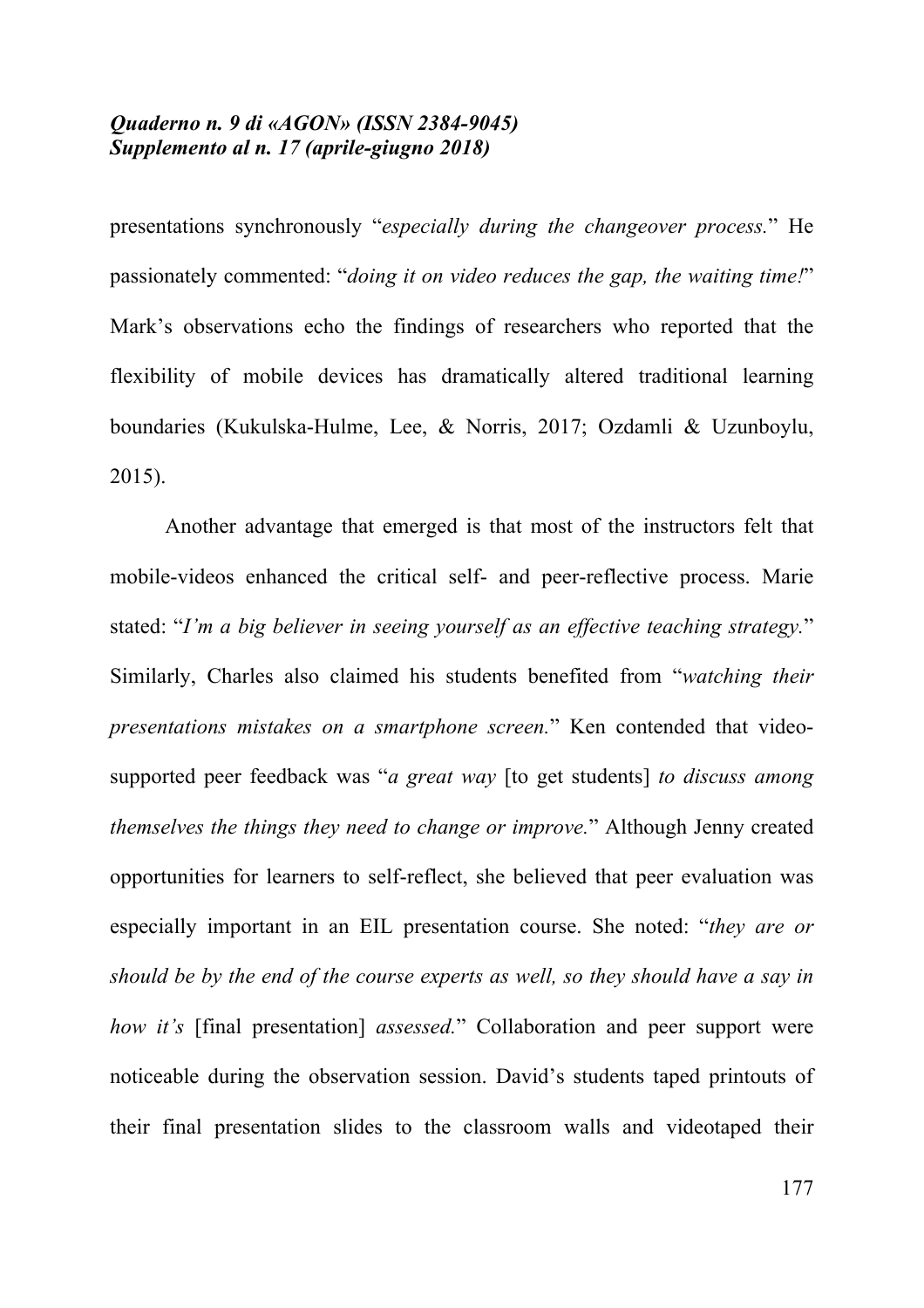presentation performances. The learners were encouraged to use their L1 to highlight the positive aspects as well as areas that needed to be improved. Throughout the self- and peer-viewing activities, the majority of the learners were focused and could be heard providing one another with helpful suggestions. In fact, a number of students were observed pausing their classmate's mobile-video file as they made notes and rewinding it to watch certain parts more than once.

During a post-observation debriefing, David contended that students are "*more serious and provide better feedback when they use smartphones*" and "*most students try to do a decent presentation if they know someone is going to watch it.*" David believed that his students enjoyed creating collaborative 'how to' instructional videos on their mobile devices during the earlier part of the term. He stated: "*they liked working with their friends … they really got into it.*" The mobile-video projects that were examined certainly confirmed this sentiment and it was obvious that a considerable amount of time went into the editing process. In addition, most of the videos had a logical and well-worded script which supports Godwin-Jones' (2013) contention about the linguistic richness of smartphone audio-visual files. The video analysis, classroom observation, and interview data confirmed previous investigations that found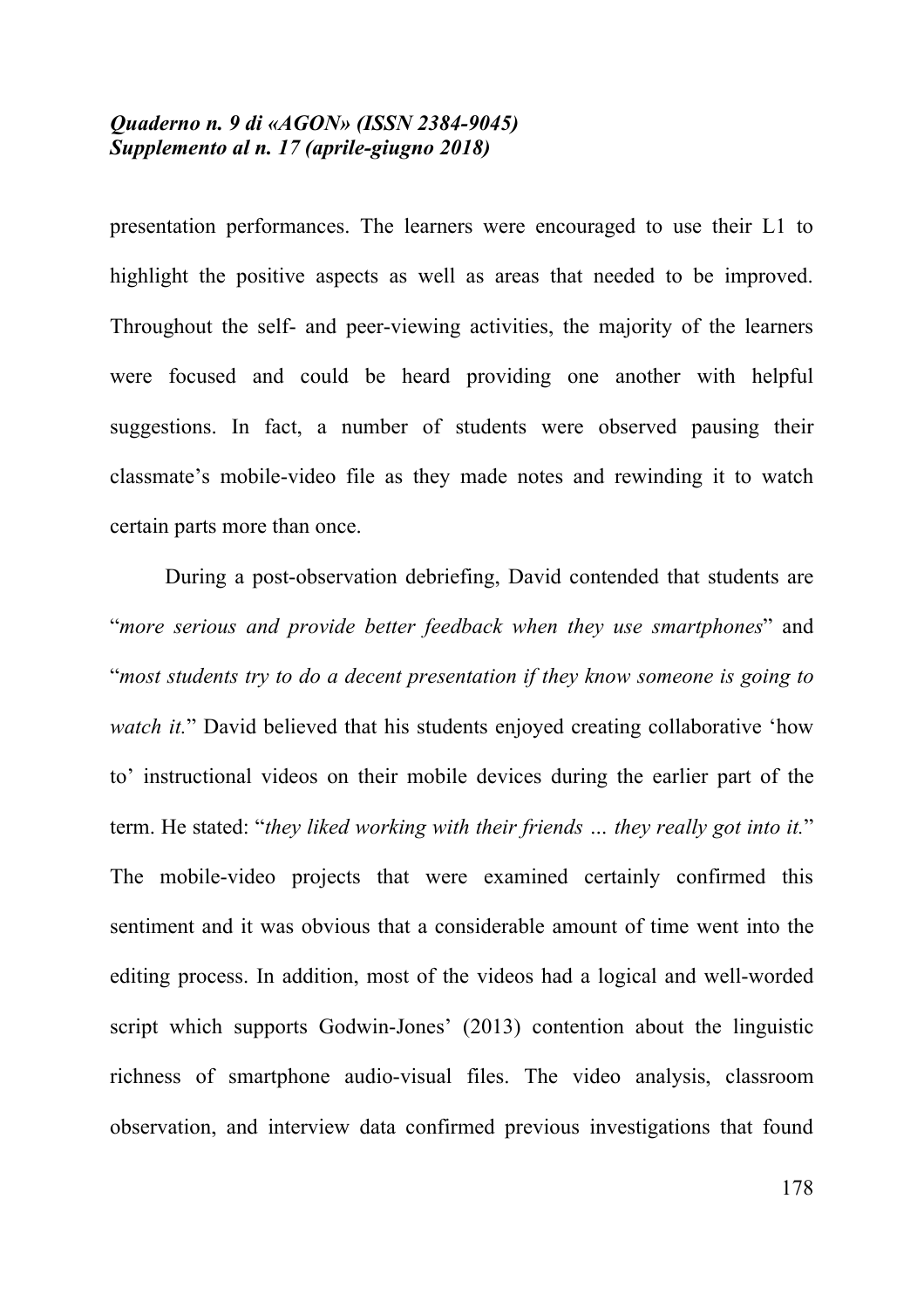mobile-videos can play a role in enhancing EIL students' motivation (Gromik, 2012), sense of responsibility (Miles, 2014), self- and peer-feedback (Toland, Mills, & Kohyama, 2016), and ICT skills (Hung, 2009). Clearly, there were a number of significant advantages that were identified by the participants (Table 1).

Table 1 *Summary of Mobile-video Advantages*

- 1. Mobile devices are accessible and portable
- 2. Instantaneous viewing no delay waiting for videos to be uploaded to an LMS
- 3. More efficient use of an instructor's time during class (e.g., no downtime between presentations)
- 4. Enhances students' self-reflection
- 5. Produces better quality peer feedback
- 6. Students are more serious and responsible during self- and peer viewing activities
- 7. Improves ICT skills
- 8. Enhances motivation levels
- 9. Mobile-video scripts are often linguistically rich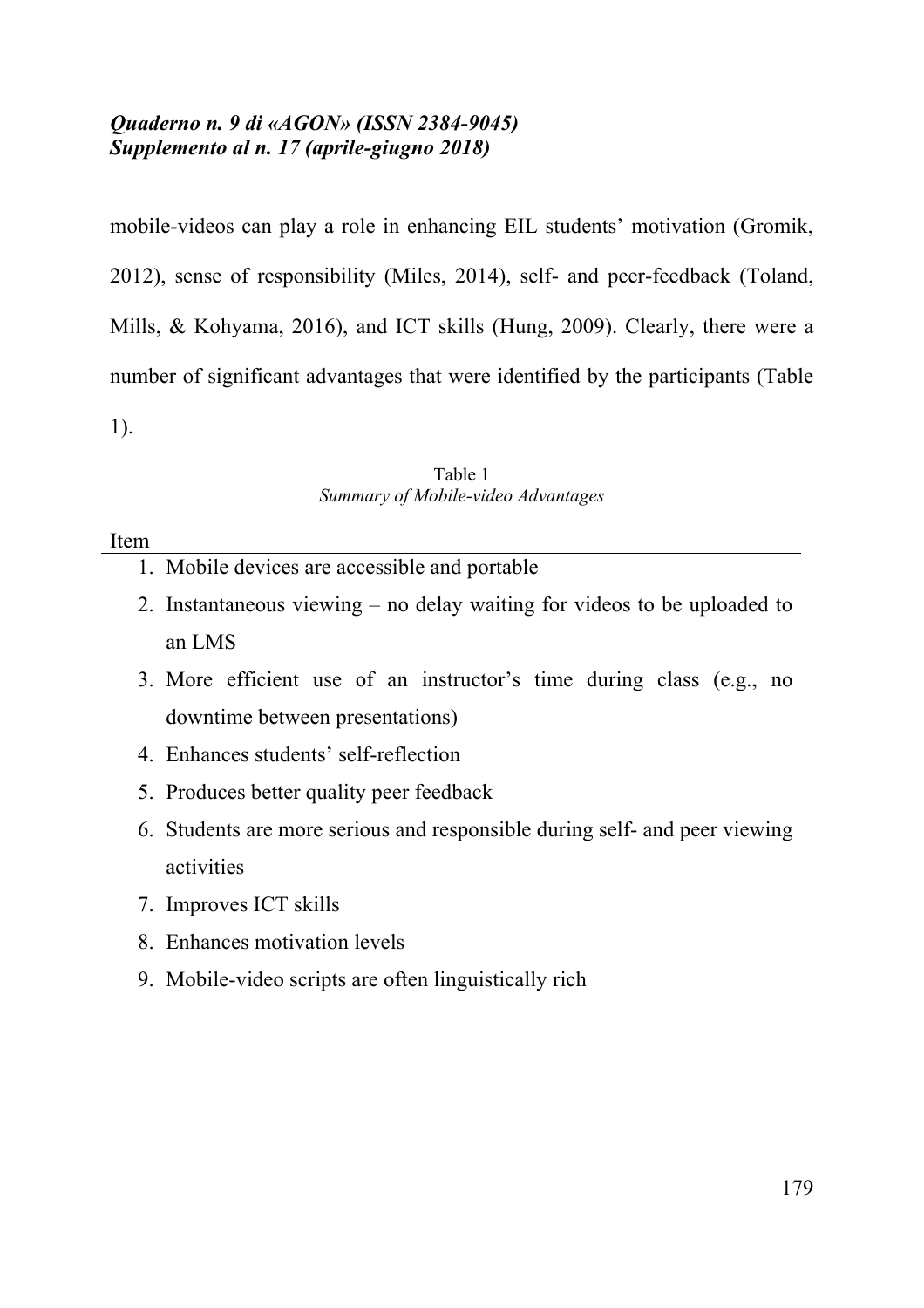#### **5.3. Disadvantages**

The majority of the instructors indicated that they were initially apprehensive about interweaving mobile-videos into their normal teaching practice because of time concerns and an excessively busy curriculum. Ken passionately stated: "*our classes have too many things together! We have writing, communication, and presentation skills* … *they* [mobile-video lessons] *are valuable but definitely time-consuming.*" Likewise, Charles noted: "*the whole management of it can be quite tricky.*" These comments are not surprising because many EIL teachers can feel overwhelmed by time and curricular constraints (Humphries & Burns, 2015). In addition to logistical considerations, four of the participants felt that another notable drawback of using mobilevideos in their lessons was that some learners had a hard time staying on task with a smartphone in their hands. Ken indicated that he had become "*extra vigilant*" to make sure his students were not "*playing with their phones*" or "*looking at each other's pictures.*" During the classroom observation session, David gently admonished one learner with these words: "*stop sending out tweets … finish the peer-viewing activity.*" The participants' comments mirror the findings of Wood et al. (2012) who reported that many teachers were concerned that mobile devices would exacerbate off-task behaviors.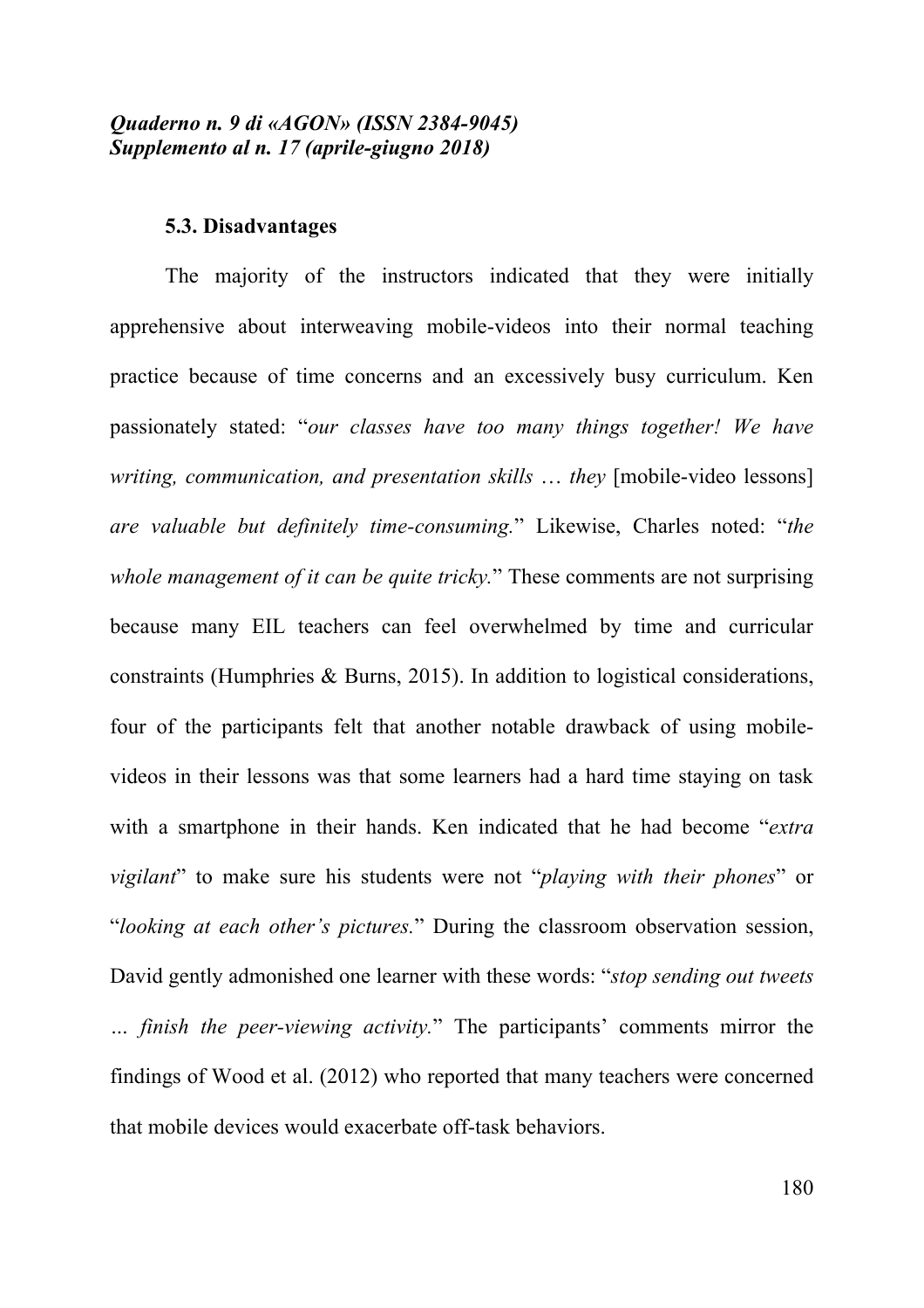All of the participants identified problematic technical barriers that they had to overcome. Jenny noted that some students use "*ancient cellphones*" so the "*quality of their film is not very good.*" Mark required his learners to upload their mobile-videos to the university's LMS. He stated: "*I only received 60% functional responses … I think about 30% of the kids just gave up.*" Furthermore, the other "*major problem was video quality*" and "*some students sent their videos in five different pieces.*" Marie empathised with her colleague's frustrations. She commented: "*the biggest problem you have with it* [LMS] *is there's a limit on file size* [50 GB]. *For that reason, I never upload videos.*" Even David, a tech-savvy Apple enthusiast reported that he "*found it difficult to troubleshoot or give any sort of advice*" when students bring Android devices to class. Likewise, Marie pointed out that a recent upgrade to her smartphone left her "*frustrated*" and "*anxious*" during a lesson when she was unable to effectively demonstrate how to email a voice memo. These comments reiterate the fact that integrating technology into a university classroom can be complicated (Selwyn, 2014) and students are not always competent smartphone users (Stockwell, 2016). Not surprisingly, these issues can create pedagogical challenges for educators who use MALL (Burston, 2014). In addition to dealing with problematic technical barriers, David noted that a "*pretty expensive mistake*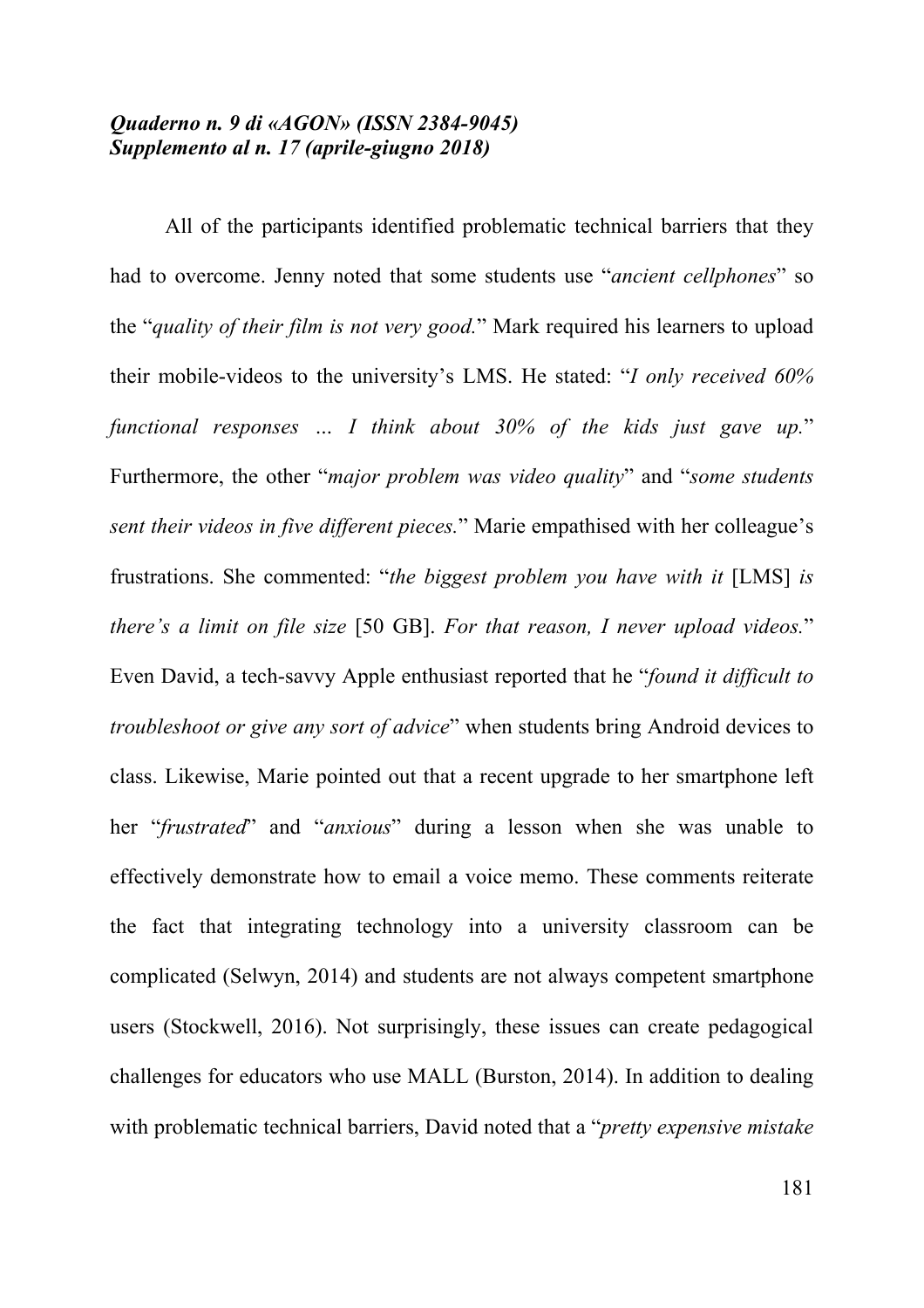*and uncomfortable situation*" could occur if a student accidently drops and damages a classmate's mobile device.

Without question, the most significant disadvantage that emerged from the interviews was the threat that mobile-videos posed to students' privacy and emotional well-being. Mark felt that the "*invasion of privacy is never far away*" in a mobile-video lesson. Ken reported that some of his learners were "*unwilling to use their own phones*" during group presentation practice sessions. This observation reiterated the findings of previous MALL studies which highlighted the apprehension students had about integrating their personal devices into lessons (Kondo et al., 2012; Stockwell, 2010). Jenny pointed out that "*a lot of videos get automatically stored on a cloud … they could end up on YouTube or another forum.*" David felt that this type of scenario could expose learners to "*cyberbullying*" and "*create a really bad situation.*" He also stated: "*many instructors are very afraid of making one big mistake and getting fired … the potential is there if you upload mobile-videos to various sites.*" These comments were not surprising as they mirror the academic literature. The participants were concerned about ethical issues (Liu, 2012), who had access to their students' digital files (Ketelaar & van Balen, 2018) and the problem of cyberbullying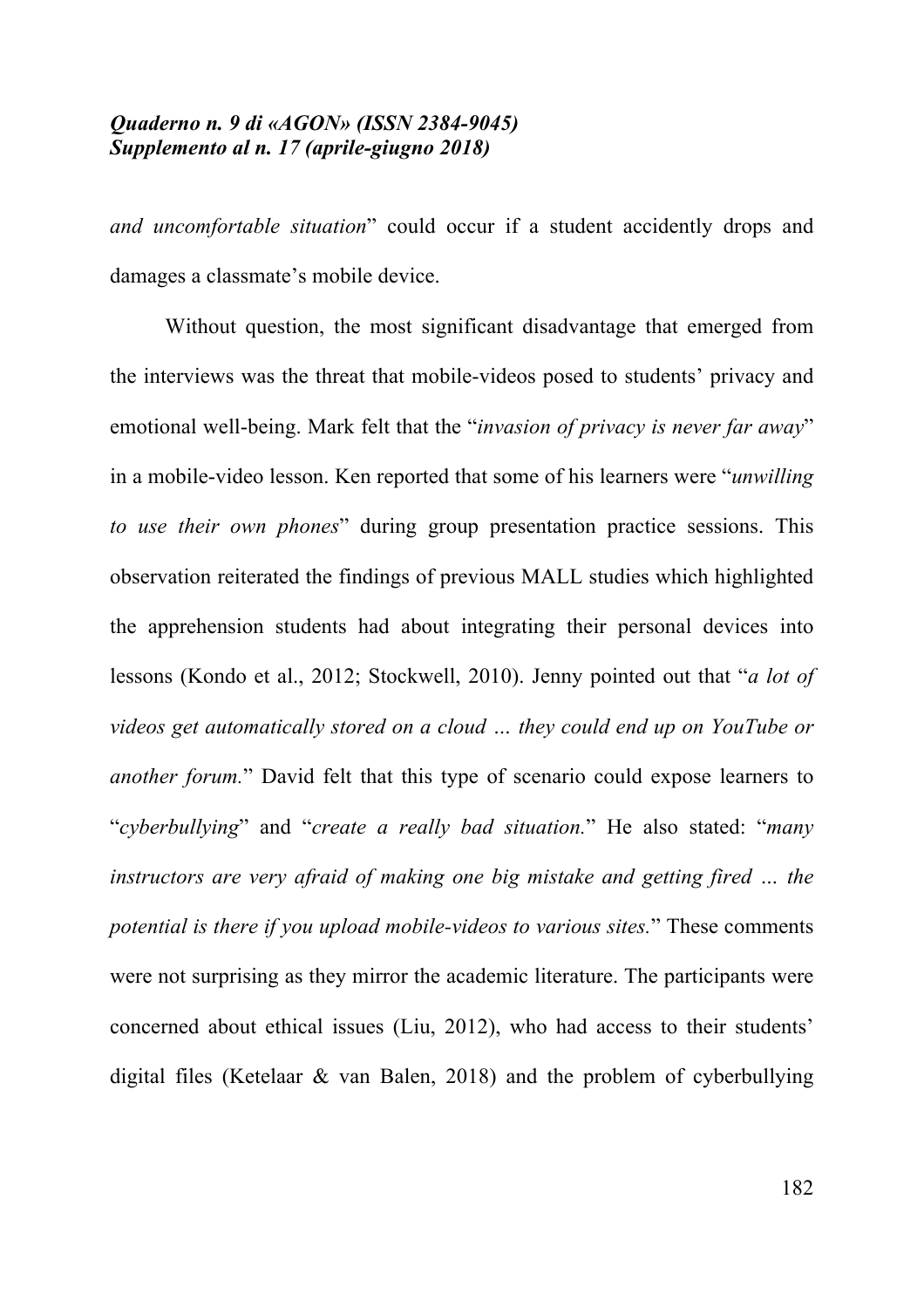(Washington, 2015). Table 2 provides an overview of the mobile-video disadvantages that emerged from this study.

| Table 2                               |  |
|---------------------------------------|--|
| Summary of Mobile-video Disadvantages |  |

| Item |                                                                         |
|------|-------------------------------------------------------------------------|
|      | 1. Time-consuming and difficult to fit into a busy curriculum           |
|      | 2. Resistance from students about using their personal mobile devices   |
|      | during lessons                                                          |
|      | 3. Technological barriers (e.g., antiquated cellphones, uploading video |
|      | files to an LMS)                                                        |

- 4. Increases the potential for off-task behaviors
- 5. Invasion of privacy
- 6. Cyberbullying opportunities increase
- 7. Self- and peer-viewing tasks can be uncomfortable and stressful
- 8. Mobile devices can be damaged during the viewing and recording sessions
- 9. A privacy breach (i.e., video file uploaded to a SNS) could result in an instructor losing her/his position

# **5.4. Research Question Two: Cultural Tensions**

The second research question examined the cultural tensions that can arise when mobile-videos are used in an EIL course. The participants were at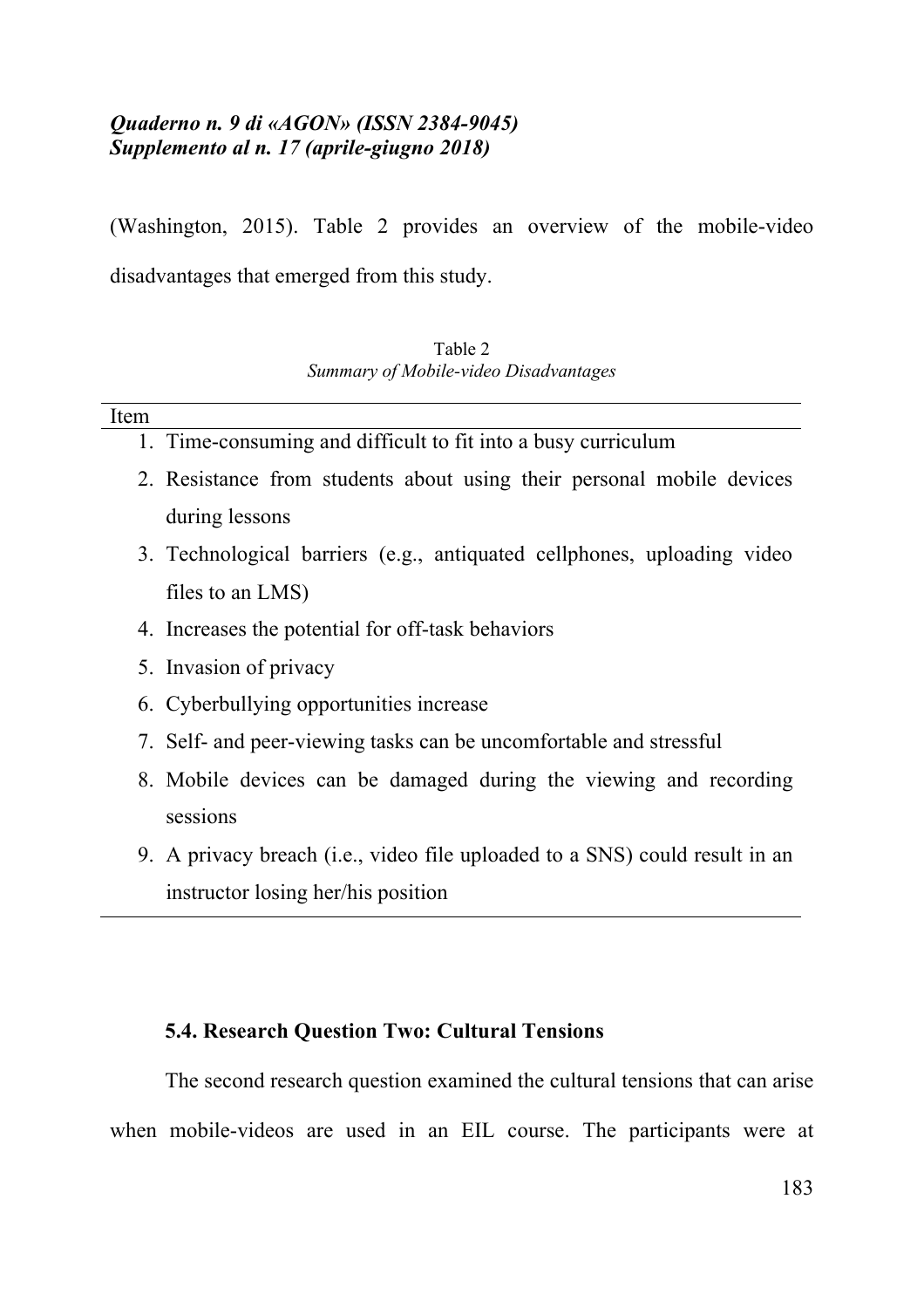different ends of the spectrum when asked if they thought it was necessary to teach Japanese university students presentation skills. Four of the instructors were adamant in their belief that the ability to speak English in a public context is "*absolutely essential*" in our modern globalized world. However, Marie felt that some learners "*might be going in a different path so for them it's not all that necessary.*" Charles was passionate in his contention that teaching public speaking techniques to first and second-year students is often *"completely pointless*" because "*most of them don't have a solid English-language foundation.*" He added: "*we've got too caught up in the presentation skills and moved away from language, which is what we should be teaching … it's like learning to run before they can walk.*" These words echo previous studies (e.g., Kikuchi, 2013; Wroblewski et al., 2014) that highlighted the Japanese education system's shortcomings in the public speaking arena. However, it was unforeseen that there would be such a sharp divide amongst the non-Japanese EIL instructors.

A theme that kept resurfacing throughout the interviews was the intercultural gulf that exists between the expectations of the foreign EIL teachers and the presentation style that is deeply entrenched in the Japanese academic and business worlds. Mark noted that a typical PowerPoint presentation is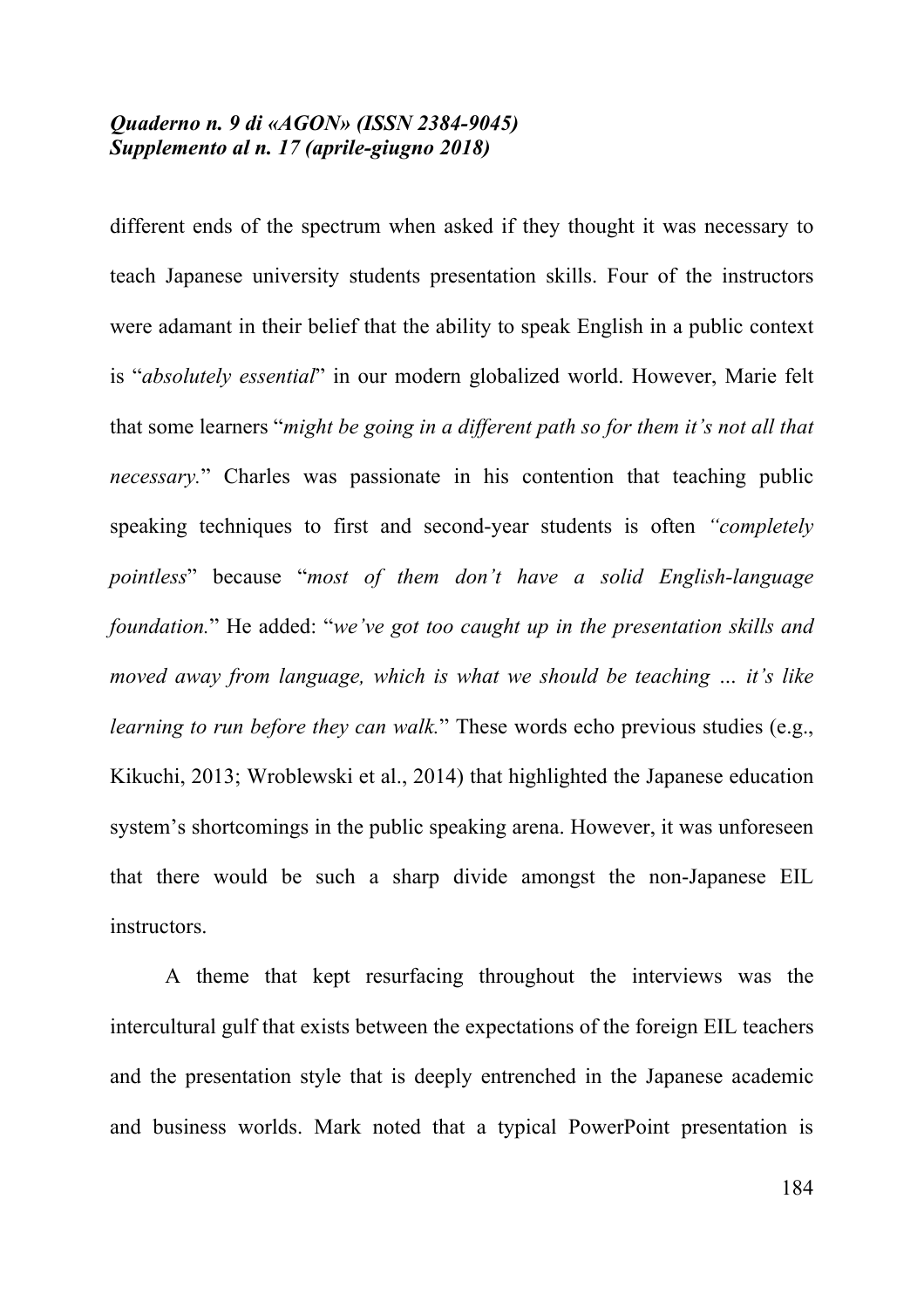"*data-heavy*" and "*not very easy for the consumer to consume.*" Jenny reported that a PechaKucha assignment generated a great deal of anxiety for several of her students. She stated: "*one student couldn't get it into his head that he only had twenty seconds per slide* … *the Japanese mindset is to put as much information on a slide and just talk and talk about it.*" Another learner faced the screen and "*refused to look at the audience.*" Marie pointed out that students are required to use completely different styles in their economics and EIL classes. She stated: "*our faculty want presentations to have academic words, economic words* … *they* [Japanese professors] *are very uncomfortable if they can't read text-heavy slides.*" Charles passionately questioned the divide between the two presentation styles in the following manner: "*there's a huge cultural clash! It always makes me wonder whether we should be teaching things like gestures and eye contact* … *is it our job to culturally assimilate them?*" The intercultural tension that the participants identified was not entirely unexpected as Westernstyle teaching practices (Cutrone, 2009) and different presentation style expectations (Cripps, Miles, & Wilson, 2015) can undermine a student's confidence and 'willingness to communicate' (Maftoon & Ziafar, 2013).

The data from the classroom observation and analysis of the student mobile-video projects revealed that some learners were nervous and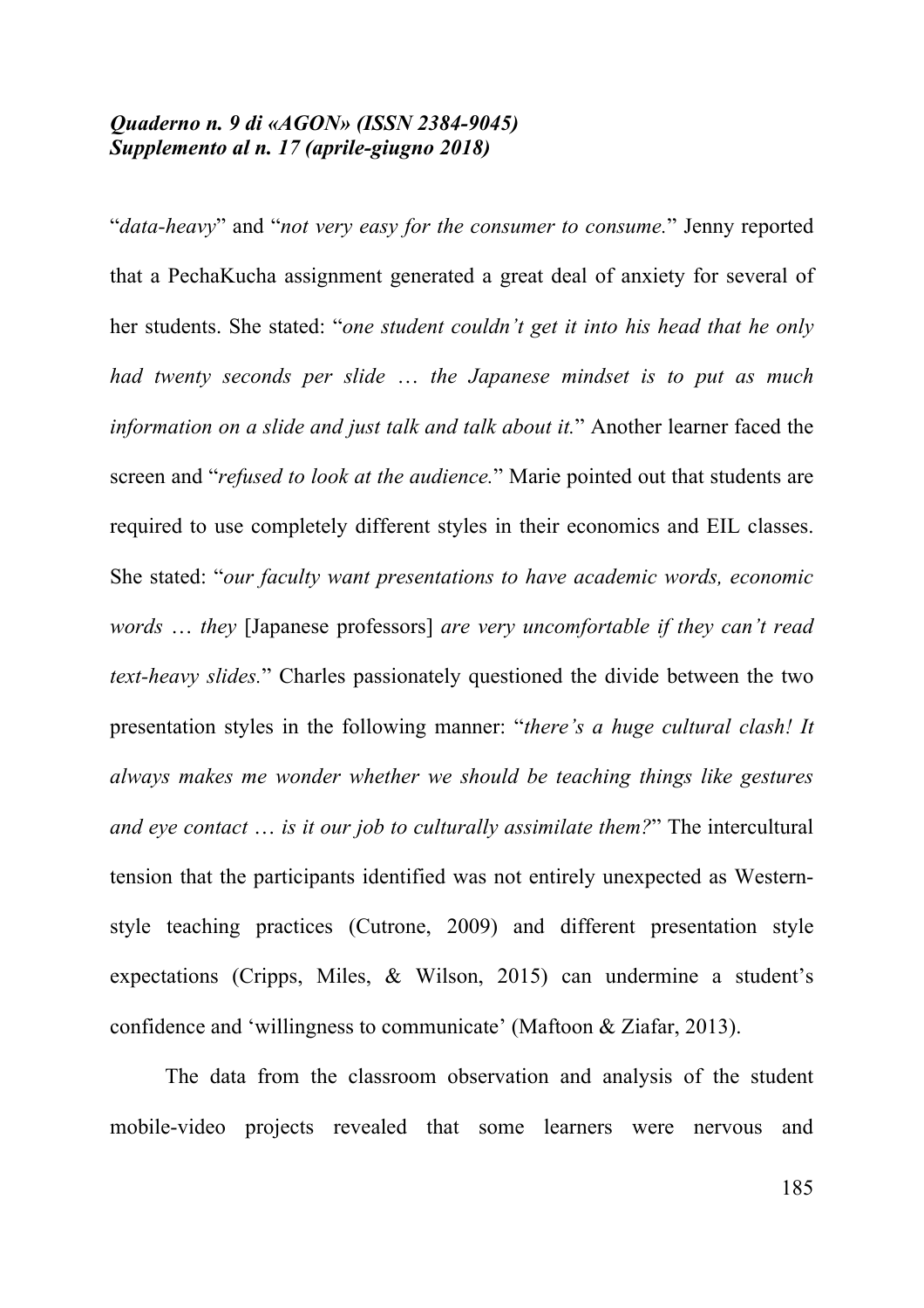apprehensive about speaking English in front of a smartphone camera. During the observation session, one student made an impressive presentation when he was practicing in front of his partner. However, this individual was noticeably stiffer and less confident when he was videotaped. Charles claimed that the Western presentation format might actually hinder the learning process because it makes many students feel "*self-conscious and embarrassed.*" Furthermore, "*watching themselves on camera creates even more discomfort.*" Likewise, David commented: "*Japanese people tend to be very private … there can be a lot of embarrassment to put themselves out there.*" These observations were anticipated as previous studies have discussed performance anxiety as well as the uncomfortable friction that can be generated watching yourself on a smartphone screen (Jordan, 2012; Nielsen & Harder, 2013). All of the participants were in complete agreement that inserting mobile-videos into an EIL lesson created a certain amount of foreign language anxiety for Japanese higher education learners. However, the majority of the instructors felt that it was not an insurmountable barrier and their students benefited from the challenge.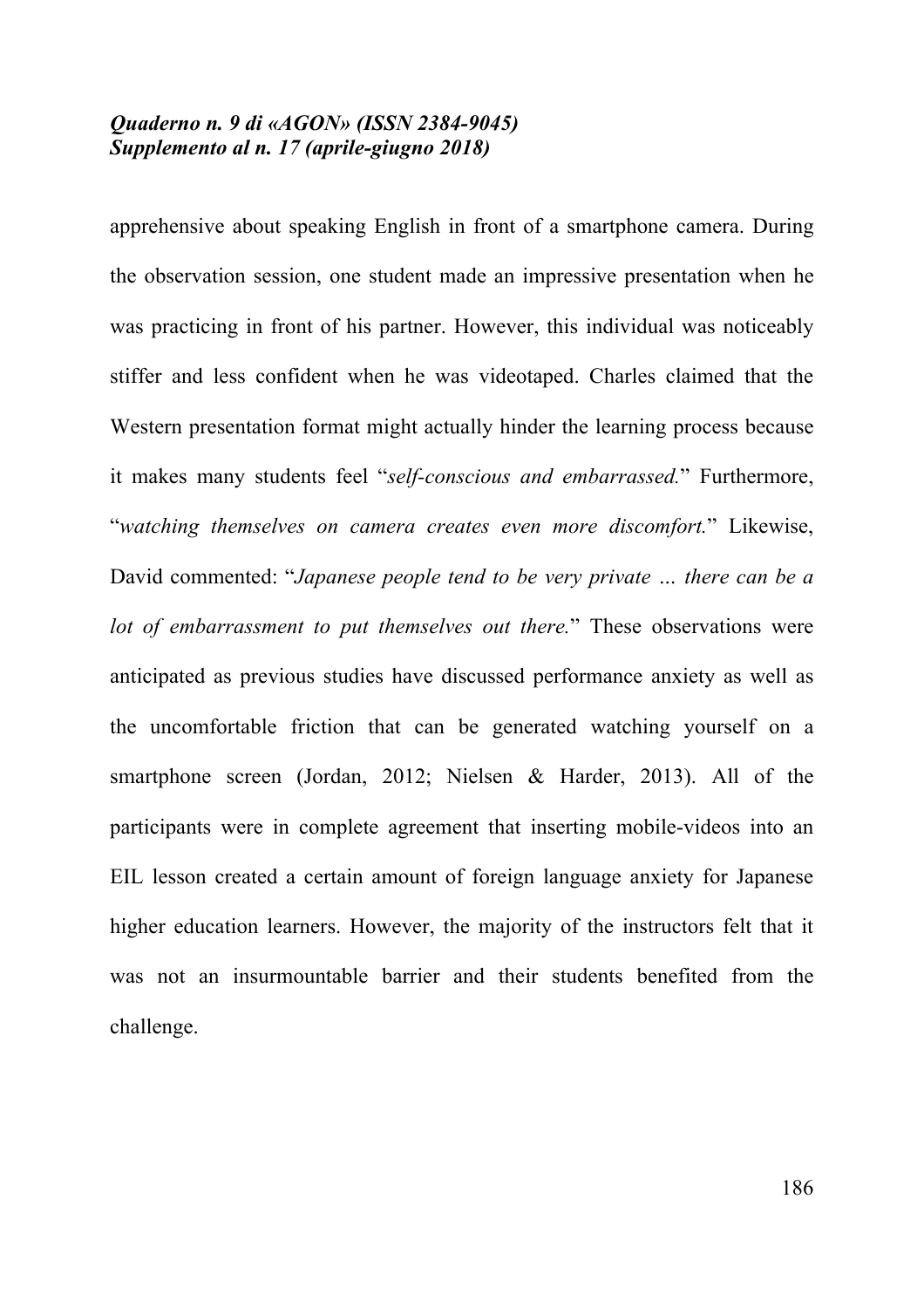## **6. Limitations**

There are several significant limitations to this study. First, only six semistructured interviews were conducted with instructors working at the same private institution. Other researchers may want to increase the sample size and diversify it by including EIL educators from public universities as well as different parts of Japan or even other countries. They should also consider using focus group interviews so that participants can cross-check and validate their individual experiences. An analysis of a greater number of video artefacts and more classroom observation sessions would have enhanced the rigor of this investigation. Finally, the researcher worked at the university where the study was conducted and this reality created the potential for personal bias. Ethical research practices were followed and multiple data sources were examined to minimize the possibility of any of the researcher's preconceived notions seeping into the study.

#### **7. Conclusion**

In many ways, mobile-videos are like the proverbial double-edged sword. On one side, they can enhance EIL students' public speaking skills as well as enable peers and instructors to provide richer feedback. The flipside to this is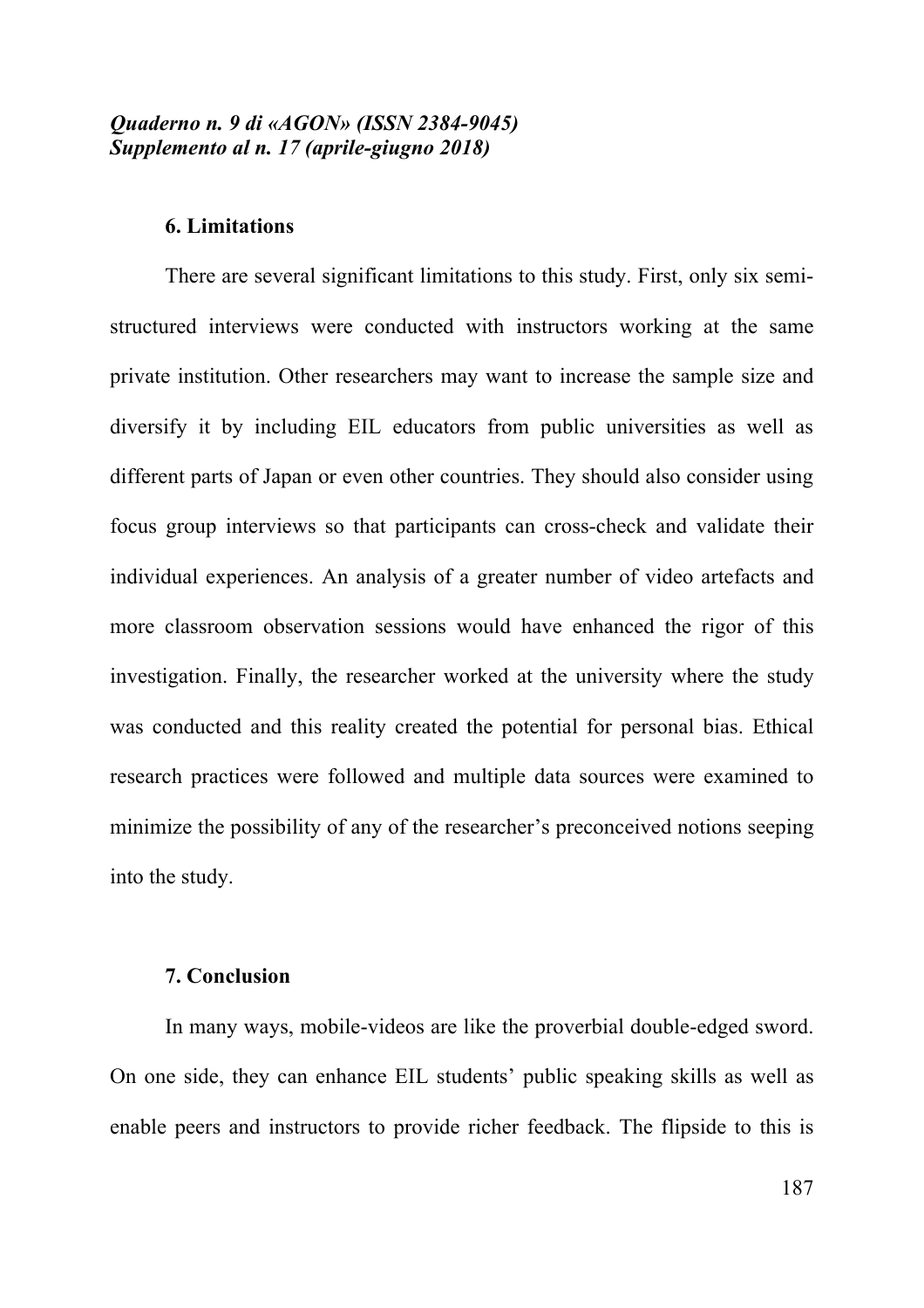that mobile-videos have the potential to cause a tremendous amount of serious damage to both the learners and teachers. The data that emerged from this study underscores the fact that integrating mobile devices into an EIL lesson is something that requires a great deal of thought and careful consideration. Furthermore, educators must establish a set of ethical mobile-video guidelines constructed on a foundation of trust and respect that will protect their students' privacy and well-being.

The findings from this study support Selwyn's (2014) contention that integrating technology into a higher education learning environment is often a 'messy' and complicated process. Even though most Japanese university students seem to have a smartphone permanently glued to their hands, it does not necessarily mean that they are proficient users of mobile technology. Teachers can avoid getting stuck in the quicksand of technocentrism by remembering to always put the pedagogy before the technology and not the other way around. Mobile-video lessons must be designed to accommodate a variety of different devices and learning styles. In addition, students need to be provided with non-technological alternatives if they are not comfortable using their smartphone in class or lack the financial resources to own a mobile device.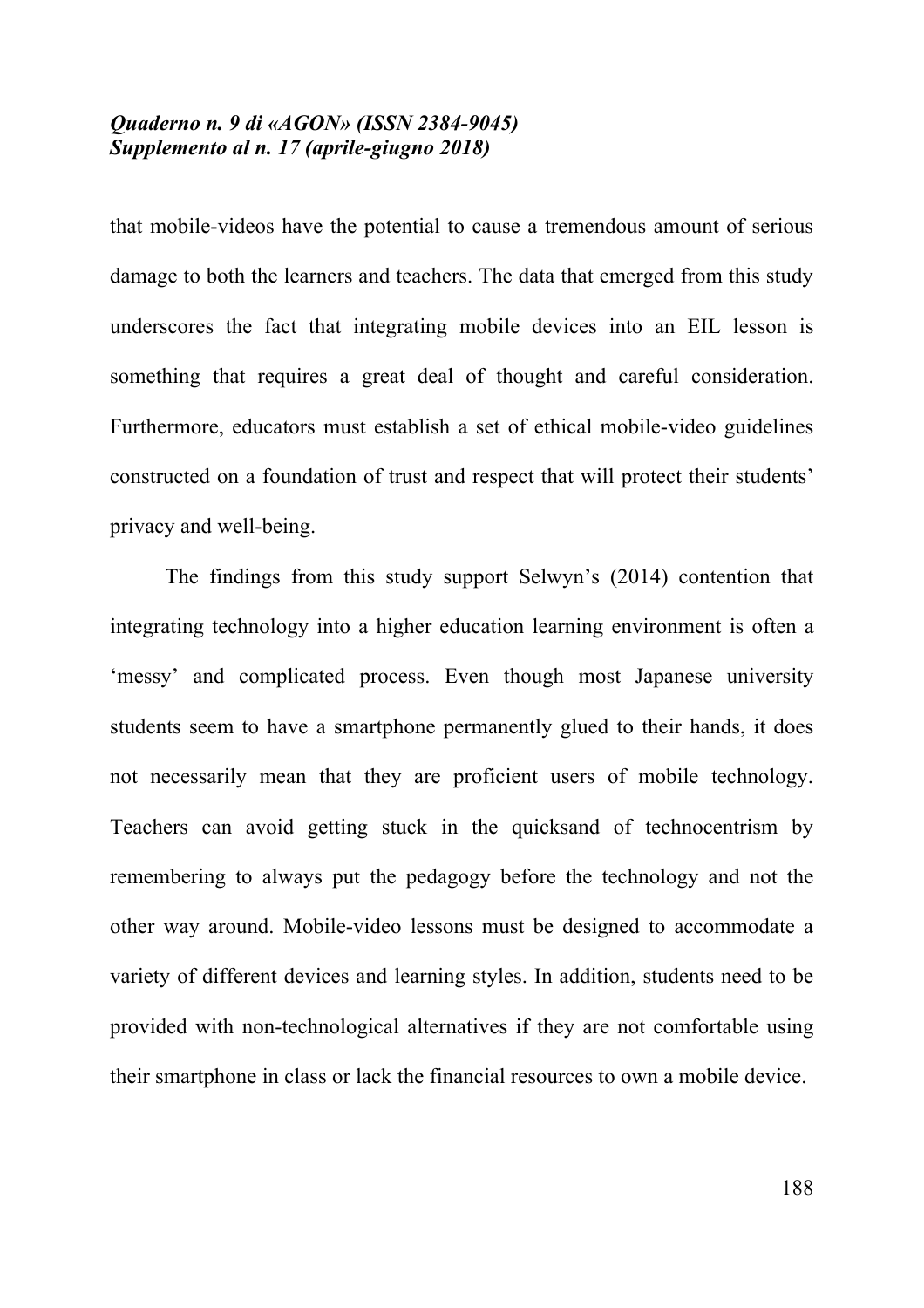As noted previously, the athletes and coaches who are members of the 2018 United States bobsled and skeleton teams spend a tremendous amount of time with a mobile device in their hands recording workouts and watching video footage of their training sessions and competitions. While the integration of technology into the team's training regime has undoubtedly helped the competitors perform more efficiently, it has not been a sure-fire path to Olympic gold medal glory. Likewise, incorporating a smartphone into an EIL classroom will not miraculously transform a learner's public speaking performance into a mesmerizing 'TED Talk' type speech. However, if educators can adequately address privacy issues and establish a pedagogically sound approach towards technology-enhanced learning, they will be more likely to view mobile-videos in a similar manner to that of an elite coach of high performance athletes. Simply put, they will come to appreciate the fact that mobile-videos are a powerful instructional and learning tool that can help Japanese EIL university students cultivate their public speaking skills and reflective competencies.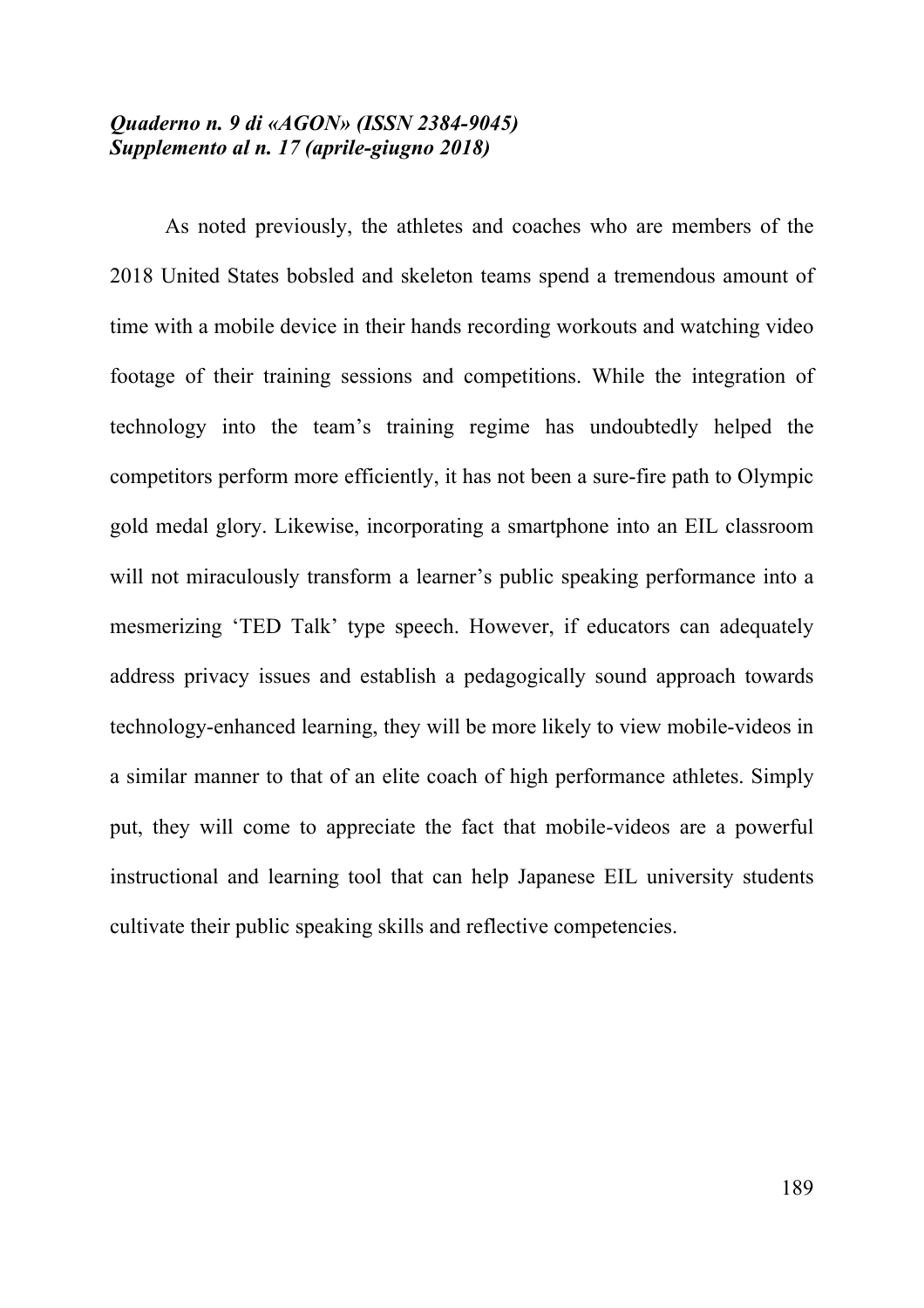#### **REFERENCES**

- Barr, B. W. B. (2016). Checking the effectiveness of Quizlet as a tool for vocabulary learning. *The Center for ELF Journal, 28*(1), 36-48. Retrieved from http://libds.tamagawa.ac.jp/dspace/bitstream/11078/359/1/2-1-4.pdf
- Beatty, K. (2010). *Teaching and researching computer-assisted language learning*  $(2^{nd}$  ed.). New York, NY: Routledge.
- Burston, J. (2014). MALL: The pedagogical challenges. *Computer Assisted Language Learning*, *27*(4), 344-357. doi: 10.1080/09588221.2014.914539
- Carless, D. (2012). Task-based language teaching in Confucian-heritage settings: Prospects and challenges. *OnTask, 2*(1), 4-8.
- Cavus, N., & Ibrahim, D. (2017). Learning English using children's stories in mobile devices. *British Journal of Educational Technology, 48*(2), 625- 641. doi: 10.1111/bjet.12427
- Cohen, L., Manion, L., & Morrison, K. (2011). *Research methods in education*  $(7<sup>th</sup>$  ed.). New York, NY: Routledge.
- Cowie, N., & Sakui, K. (2013). It's never too late: An overview of e-learning. *ELT Journal, 67*(4), 459-467. doi: 10.1093/elt/cct037
- Cripps, A. C. (2017). Assessing the efficacy of Bring Your Own Device/Bring Your Own Technology: An exploratory study. *Academia: Literature and Language, 101*, 1–15.
- Cripps, A. C., Miles, R., & Wilson, J. (2015). Three approaches to designing and teaching English presentation courses. *Academia: Literature and Language, 97,* 1-19.
- Cutrone, P. (2009). Overcoming Japanese EFL learners' fear of speaking. *University of Reading: Language Studies Working Papers, 1*, 55-63.
- Darke, P., Shanks, G., & Broadbent, M. (1998). Successfully completing case study research: Combining rigour, relevance and pragmatism. *Information*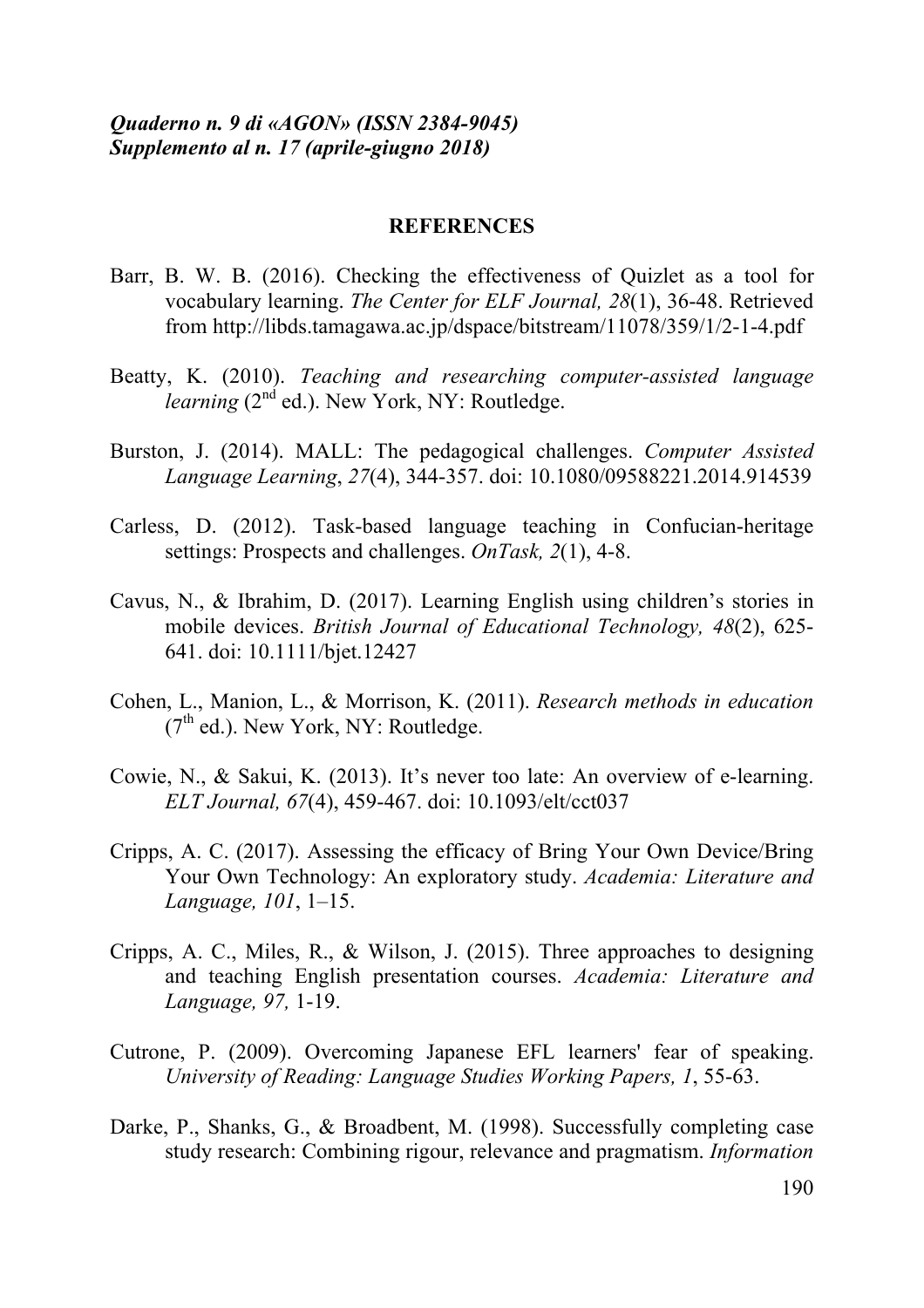*Systems Journal*, *8*(4), 273-289.

- Dufon, M. A. (2002). Video recording in ethnographic SLA research: Some issues of validity in data collection. *Language Learning & Technology*, *6*(1), 40-59.
- Eisenhardt, K. M. (1989). Building theories from case study research. *Academy of management review*, *14*(4), 532-550.
- Ezzi, S. W., Teal, E. J., & Izzo, G. M. (2014). The influence of Islamic values on connected generation students in Saudi Arabia. *Journal of International Business and Cultural Studies, 9*(1). 1-19.
- Farr, F., & Murray, L. (2016). *The Routledge handbook of language learning and technology*. New York, NY: Routledge.
- Flyvbjerg, B. (2006). Five misunderstandings about case-study research. *Qualitative Inquiry, 12*(2), 219-245. doi: 10.1177/1077800405284363
- Godwin-Jones, R. (2013). Integrating intercultural competence into language learning through technology. *Language Learning & Technology, 17*(2), 1- 11.
- Golonka, E. M., Bowles, A. R., Frank, V. M., Richardson, D. L., & Freynik, S. (2014). Technologies for foreign language learning: A review of technology types and their effectiveness. *Computer Assisted Language Learning, 27*(1), 70-105. doi: 10.1080/09588221.2012.700315
- Gromik, N. A. (2012). Cell phone video recording feature as a language learning tool: A case study. *Computers & Education*, *58*(1), 223-230. doi:10.1016/j.compedu.2011.06.013
- Gromik, N. A. (2015). The effect of smartphone video camera as a tool to create digital stories for English learning purposes. *Journal of Education and Learning, 4*(4), 64-79. doi: 10.5539/jel.v4n4p64
- Hendry, E. R. (2014, February 10). How technology is changing the way athletes train. *Smithsonian.com*. Retrieved from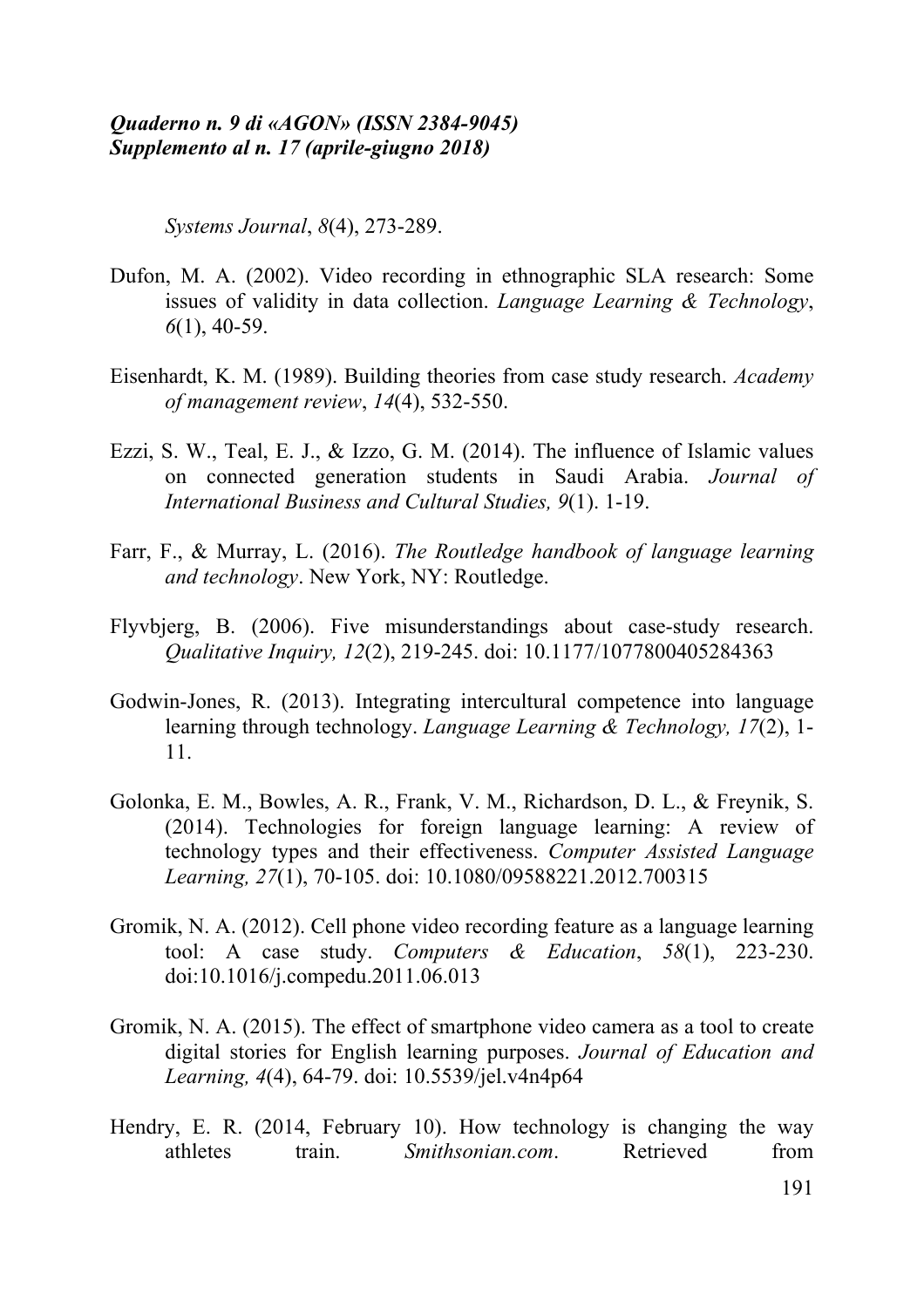https://www.smithsonianmag.com/innovation/how-technology-ischanging-the-way-athletes-train-180949633/

- Hudl Technique. (2014, January 16). *See how USA bobsled and skeleton teams use Ubersense on the iPad* [Video File]*.* Retrieved from https://www.youtube.com/watch?v=ppsDOsSHDFM&t=14s
- Humphries, S., & Burns, A. (2015). In reality it's almost impossible: CLToriented curriculum change. *ELT Journal, 69*(3), 239-248. doi: 10.1093/elt/ccu081
- Hung, H-T. (2009). Learners' perceived value of video as mediation in foreign language learning. *Journal of Educational Multimedia and Hypermedia*, 18(2), 171-190.
- Hwang, W. Y., & Chen, H. S. (2013). Users' familiar situational contexts facilitate the practice of EFL in elementary schools with mobile devices. *Computer Assisted Language Learning*, *26*(2), 101-125. doi: 10.1080/09588221.2011.639783

IdeasOnCanvas. (2018). *MindNode*. Retrieved from https://mindnode.com/about

- Ilic, P. (2015). The effects of mobile collaborative activities in a second language course. *International Journal of Mobile and Blended Learning, 7*(4), 16-37. doi: 10.4018/IJMBL.2015100102
- Jordan, L. (2012). Video for peer feedback and reflection: Embedding mainstream engagement into learning and teaching practice. *Research in Learning Technology*, *20*(1), 16-25. doi: http://dx.doi.org/10.3402/rlt.v20i0.19192
- Ketelaar, P. E., & van Balen, M. (2018). The smartphone as your follower: The role of smartphone literacy in the relation between privacy concerns, attitude and behaviour towards phone-embedded tracking. *Computers in Human Behavior, 78*, 174-182. doi: https://doi.org/10.1016/j.chb.2017.09.034

Kikuchi, K. (2013). Demotivators in the Japanese EFL context. In M. T. Apple,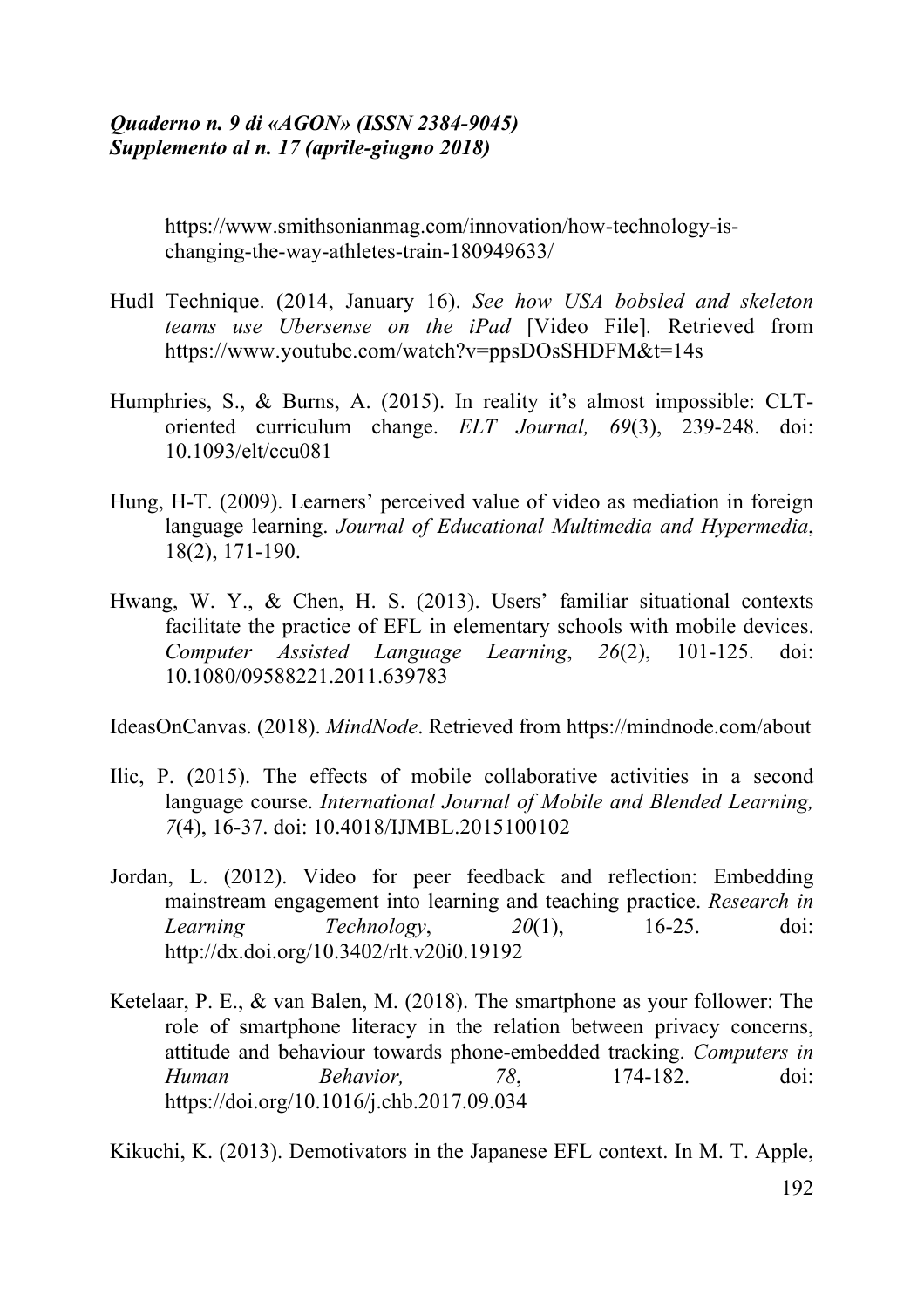& D. Da Silva (Eds.)., *Language learning motivation in Japan* (pp. 206- 224). Bristol, UK: Multilingual Matters.

- Kondo, M., Ishikawa, Y., Smith, C., Sakamoto, K., Shimomura, H., & Wada, N. (2012). Mobile assisted language learning in university EFL courses in Japan: Developing attitudes and skills for self-regulated learning. ReCALL, 24(2), 169-187. doi: 10.1017/S0958344012000055
- Kukulska-Hulme, A., Lee, H., & Norris, L. (2017). Mobile learning revolution: Implications for language pedagogy. In C. A. Chapelle, & S. Sauro (Eds.). *The handbook of technology and second language teaching and learning* (pp. 217-233). Hoboken, NJ: John Wiley  $&$  Sons, Inc.
- Kuo, Y-C., Walker, A. E., Belland, B. R., Schroder, K. E. E., Kuo, Y-T. (2014). A case study of integrating Interwise: Interaction, internet self-efficacy, and satisfaction in synchronous online learning environments. *The International Review of Research in Open and Distance Learning, 15*(1), 161-181. doi: http://dx.doi.org/10.19173/irrodl.v15i1.1664.
- Leis, A., Tohei, A. A., & Cooke, S. (2018). Smartphone-assisted language learning and autonomy. In B. Zou & M. Thomas (Eds.), *Handbook of research on integrating technology into contemporary language learning and teaching* (pp. 307-327). Hershey, PA: IGI Global.
- Liamputtong, P. (2011). *Focus group methodology: Principles and practice*. London, UK: Sage Publications Ltd.
- Liu, M. H. (2012). Discussing teaching videocases online: Perspectives of preservice and inservice EFL teachers in Taiwan. *Computers & Education, 59*(1). 120-133. doi: 10.1016/j.compedu.2011.09.004
- MacWhinnie, S. G. B., & Mitchell, C. (2017). English classroom reforms in Japan: A study of Japanese university EFL student anxiety and motivation. *Asian-Pacific Journal of Second and Foreign Language Education, 2*(7), 1-13. doi: 10.1186/s40862-017-0030-2
- Maftoon, P., & Ziafar, M. (2013). Effective factors in interactions within Japanese EFL classrooms. *The Clearing House: A Journal of Educational*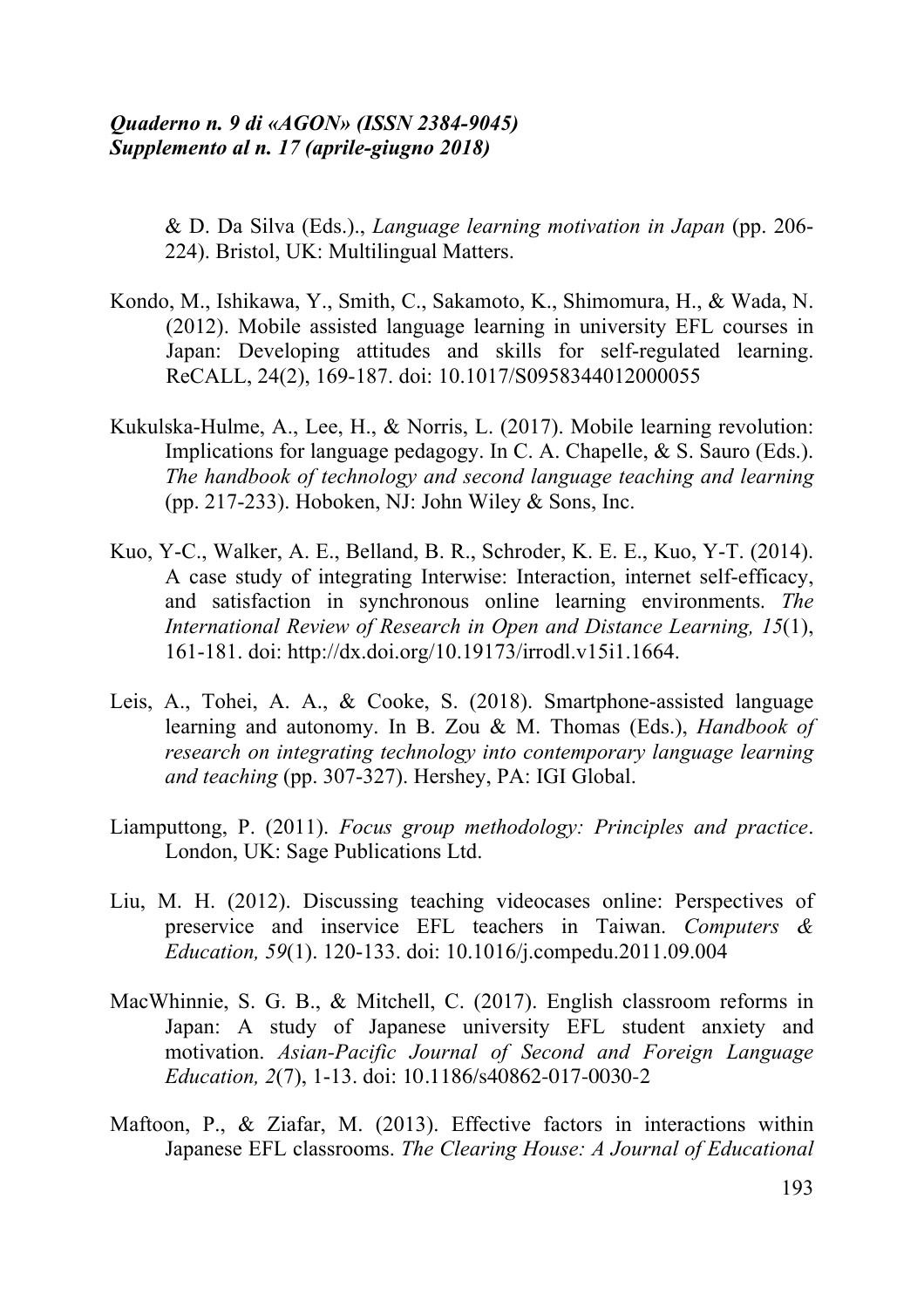*Strategies, Issues and Ideas*, *86*(2), 74-79. doi: 10.1080/00098655.2012.748641

- McCarty, S., Obari, H., & Sato, T. (2017). *Implementing mobile language learning technologies in Japan*. Singapore: Springer.
- Merriam, S. B., Tisdell, E. J. (2016). *Qualitative research: A guide to design and implementation* (4th ed.). San Francisco, CA: Jossey-Bass.
- Miles, R. (2014). The learner's perspective on assessing and evaluating their oral presentations. *Proceedings of CLaSIC 2014: The sixth international conference*, 337-352. Retrieved from http://www.fas.nus.edu.sg/cls/CLaSIC/ clasic2014/Proceedings/miles\_richard.pdf
- Milliner, B. (2017). One year extensive reading on smartphones: A report. *JALTCALL Journal, 13*(1), 49-58.
- Nielsen, B., & Harder, N. (2013). Causes of student anxiety during simulation: What the literature says. *Clinical simulation in nursing, 9*(11), e507-e512. doi:10.1016/j.ecns.2013.03.003
- Okumura, S. (2017). Homeroom teachers or specialist teachers?: Considerations for the workforce for teaching English as a subject at elementary schools in Japan. *Asian Journal of Education and Training, 3*(1), 1-5. doi: 10.20448/journal.522/2017.3.1/522.1.1.5
- Ozdamli, F., & Uzunboylu, H. (2015). M-learning adequacy and perceptions of students and teachers in secondary schools. *British Journal of Educational Technology, 46*(1), 159-172. doi: 10.1111/bjet.12136
- Park, H. (2013). *Re-evaluating education in Japan and Korea: De-mystifying stereotypes*. Oxfordshire, UK: Routledge.
- Pegrum, M. (2016). Languages and literacies for digital lives. In E. Martín-Monje, I. Elorza, & B. García-Riaza (Eds.), *Technology-enhanced language learning for specialized domains: Practical applications and mobility* (pp. 9-22). London, UK: Routledge.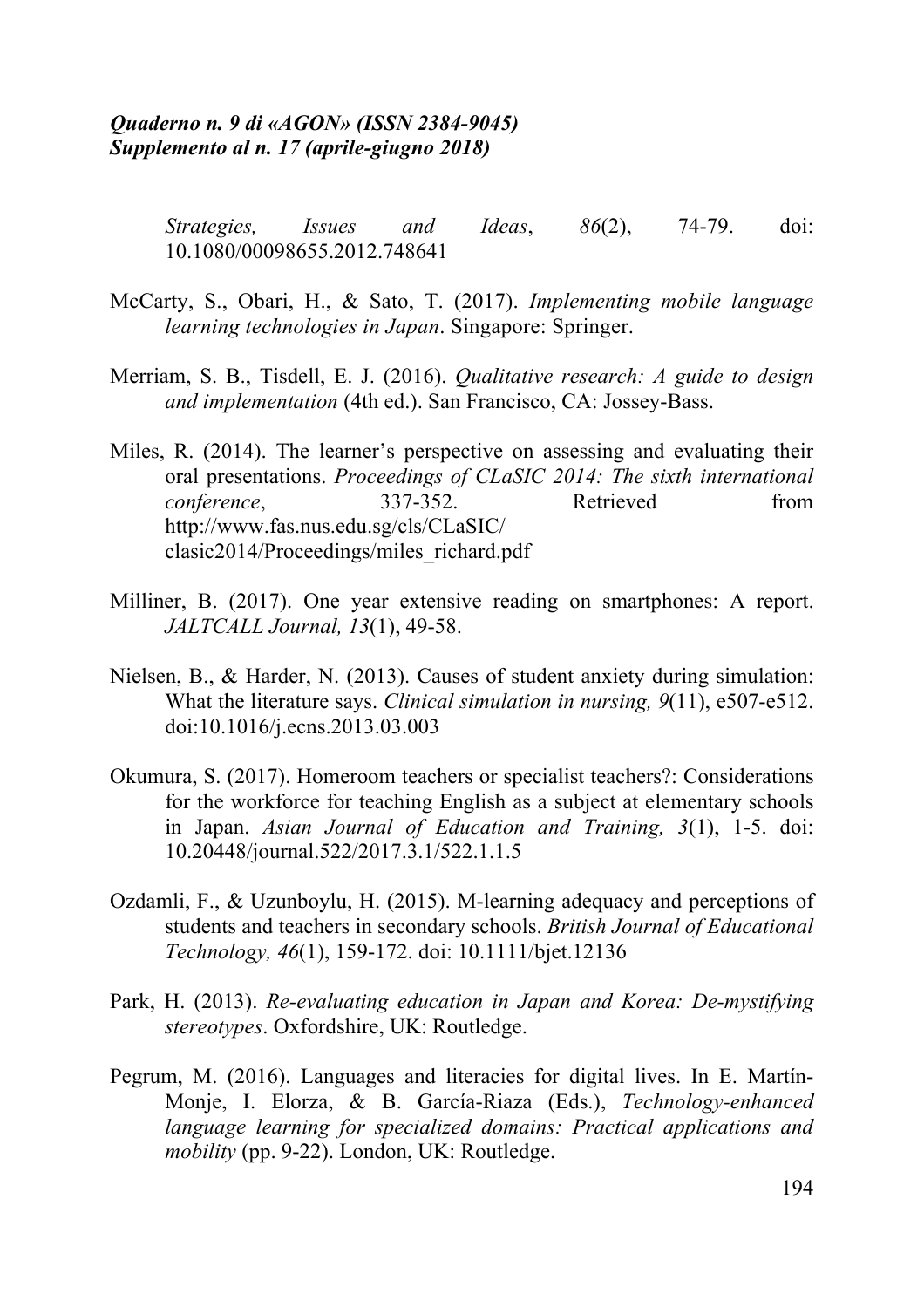- Richards, J. C., & Farrell, T. S. C. (2005). *Professional development for language teachers: Strategies for teacher learning*. New York, NY: Cambridge University Press.
- Ritsumeikan University. (2018). *Ritsumeikan University's globalization*. Retrieved from the state of the state of the state of the state of the state of the state of the state of the state of the state of the state of the state of the state of the state of the state of the state of the state of http://en.ritsumei.ac.jp/rsgu/target01.html/?&version=English
- Rosenstein, B. (2002). Video use in social science research and program evaluation. *International Journal of Qualitative Methods, 1*(3), 22-43.
- Selwyn, N. (2014). *Digital technology and the contemporary university: Degrees of digitization*. New York, NY: Routledge.
- Simons, H. (2009). *Case study research in practice*. London, UK: Sage Publications Ltd.
- Smith-Maddox, R., & Solórzano, D. G. (2002). Using critical race theory, Paulo Freire's problem-posing method, and case study research to confront race and racism in education. *Qualitative Inquiry*, *8*(1), 66-84. doi: 10.1177/107780040200800105
- Stockwell, G. (2010). Using mobile phones for vocabulary activities: Examining the effect of the platform. *Language Learning & Technology*, *14*(2), 95- 110.
- Stockwell, G. (2016). Mobile language learning. In F. Farr & L. Murray (Eds.), *The Routledge handbook of language learning and technology* (pp. 296- 307). New York, NY: Routledge.
- Tochon, F. (2008). A brief history of video feedback and its role in foreign language education. *CALICO Journal, 25*(3), 420-435.
- Toland, S. H., & Mills, D. J. (in press). Record, reflect, and present: Enhancing Japanese university students' presentation skills via carousel poster sessions and mobile-videos. In G. Kessler (Ed.). *Voices from the TESOL classroom: Participant inquiries in online and hybrid classes*. Alexandria,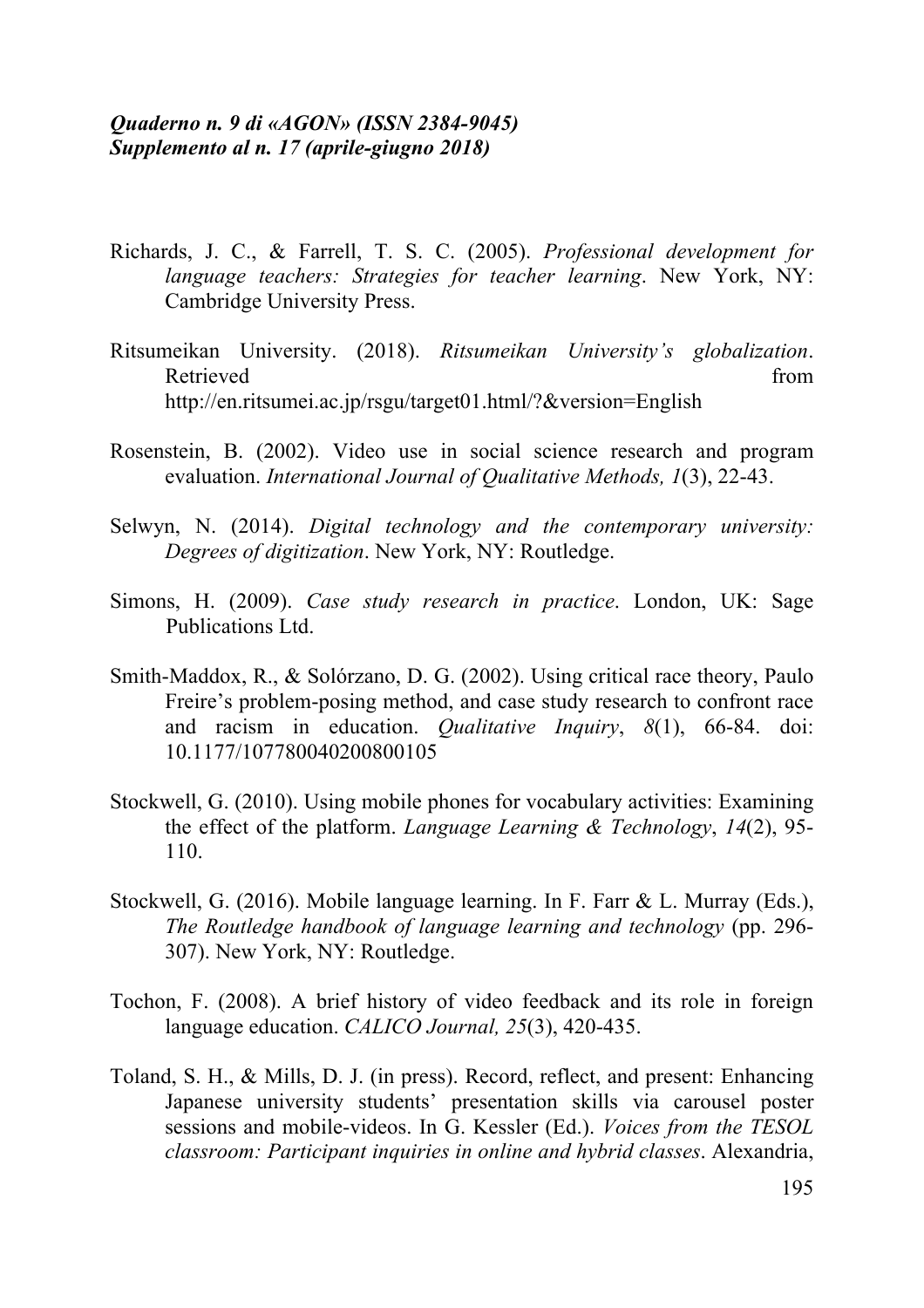VA: TESOL Press.

- Toland, S. H., Mills, D. J., & Kohyama, M. (2016). Enhancing Japanese university students' English-language presentation skills with mobilevideo recordings. *JALTCALL Journal, 12*(3), 179-201.
- Tsang, E. W. (2014). Case studies and generalization in information systems research: A critical realist perspective. *The Journal of Strategic Information Systems*, *23*(2), 174-186. doi: 10.1016/j.jsis.2013.09.002
- Tsuboya-Newell, I. (2018, March 13). Japan's overworked and underpaid teachers. *The Japan Times*. Retrieved from https://www.japantimes.co.jp/opinion/2018/03/13/ commentary/japancommentary/japans-overworked-underpaid-teachers/#.Wscsti-B2u4
- United States Olympic Committee. (2018). *USA bobsled & skeleton: Sponsors*. Retrieved from https://www.teamusa.org/usa-bobsled-skeletonfederation/sponsors
- Viberg, O., & Grönlund, A. (2017). Understanding students' learning practices: Challenges for design and integration of mobile technology into distance education. *Learning, Media, and Technology, 42*(3), 357-377. doi: 10.1080/17439884.2016.1088869
- Washington, E. T. (2015). An overview of cyberbullying in higher education. *Adult Learning, 26*(1), 21-27. doi: 10.1177/1045159514558412
- Whitsed, C., & Wright, P. (2013). English language learning in the Japanese higher education sector: Towards internationalization. *Intercultural Education, 24*(3), 222-236. doi: 10.1080/14675986.2013.793033
- Wood, E., Zivcakova, L., Gentile, P., Archer, K., De Pasquale, D., & Nosko, A. (2012). Examining the impact of off-task multi-tasking with technology on real-time classroom learning. *Computers & Education*, *58*(1), 365-374. doi: 10.1016/j.compedu.2011.08.029
- Wroblewski, G., Wroblewski, J., Matsumoto, T., Nozaki, I., Kamura, T., Kumashiro, R., & Shinoda, K. (2014). Factors dissuading Japanese